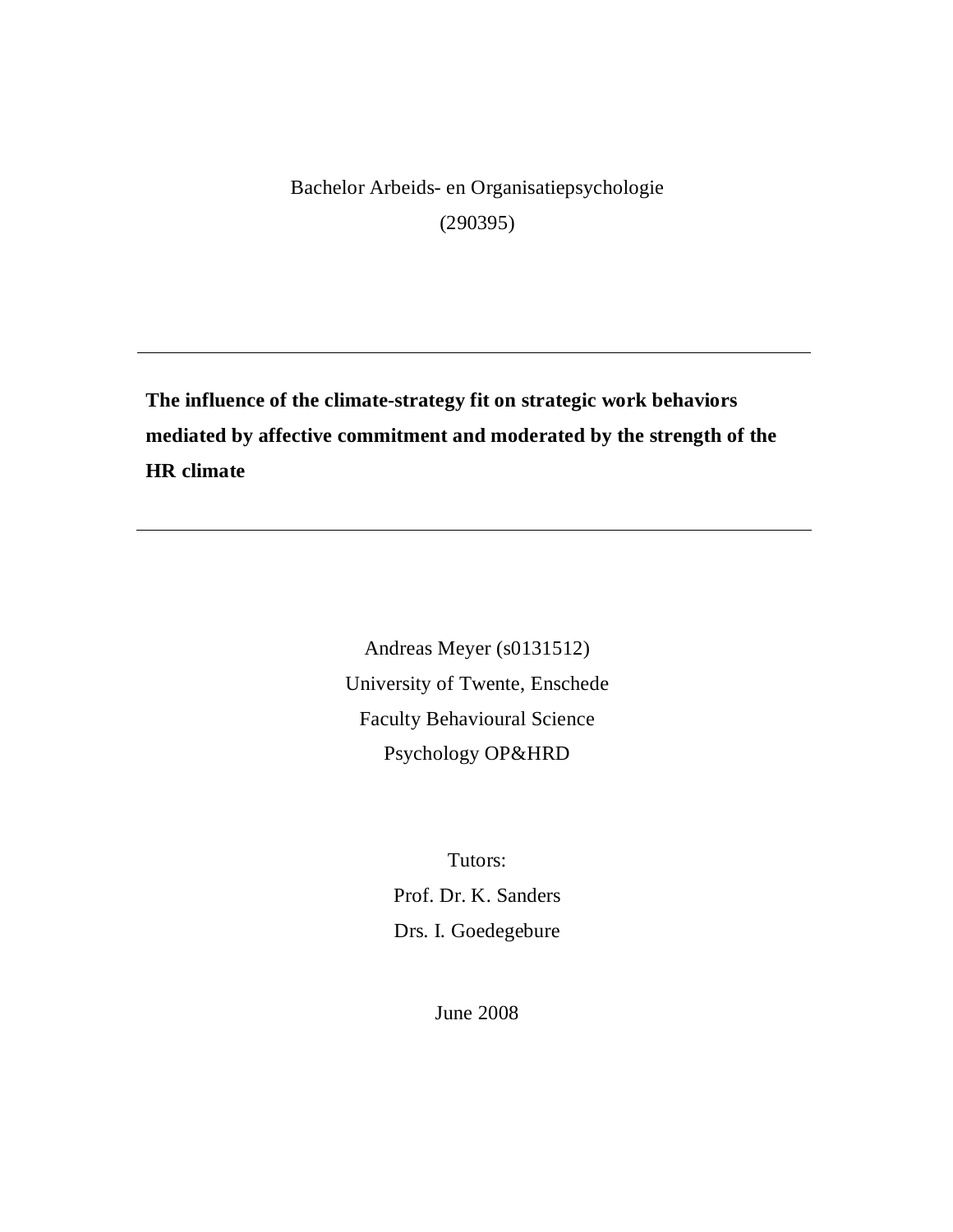## **Acknowledgements**

Reflecting on the last months of writing this bachelor thesis I realized that a lot of support from others helped me to get this bachelor thesis done. It was a long way starting with searching for relevant literature up to the point of writing this script. On the one hand I want to thank Prof. Dr. Karin Sanders, Drs. Ivy Goedegebure, Leandra Bosma, and Matthijs Moorkamp from the Department of Organisational Psychology & Human Research Development. Whenever problems or questions emerged their supervision helped us to go further. Trough regular lectures we gained more and more knowledge about what is essential for writing such a thesis. On the other hand I want to thank my group members Carina Schott, Sara Hammami, and Vanessa Bauhüs for a good relationship and effective teamwork. This was an essential ingredient for a successful collaboration. Last but not least our whole work would not be possible without all participants of our study. So, thanks to all participants for their cooperation.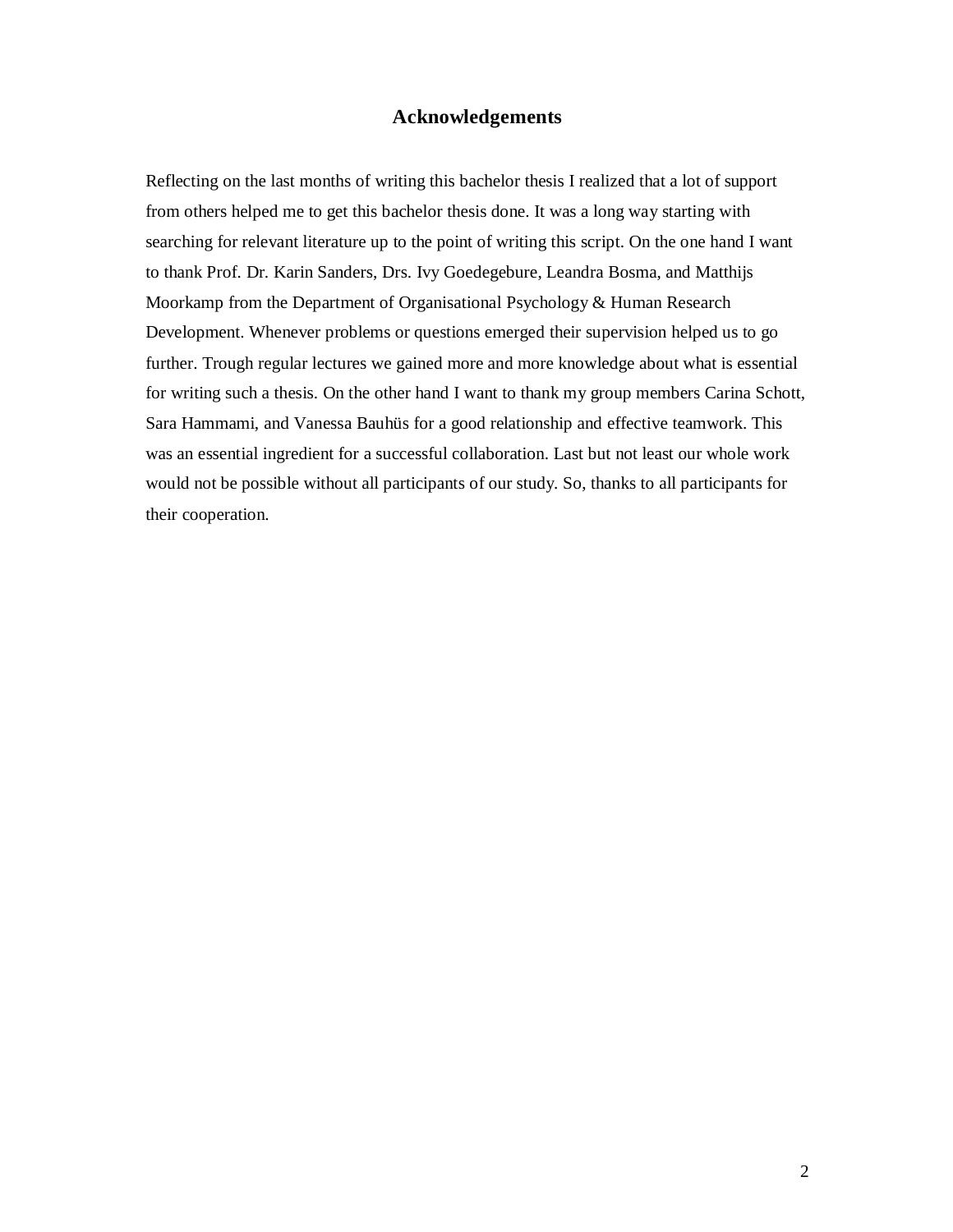## **Abstract**

With regard to the theoretical work about organizational strategy and organizational climate the effect of the strategy-climate fit on strategic work behaviours is studied at two German organizations. A mediating affect of affective commitment was taken into account. Related to the theoretical work of Bowen and Ostroff (2004) this study wants to test a moderating influence of the HR climate strength. Results suggest that no significant difference can be found regarding the influence of the strategy-climate fit. Therefore a stronger fit does not lead to better work behaviours. Looking at specific fits with specific work behaviours, no significant effect can be found either. The mediating effect of affective commitment can not be confirmed although correlational analyses give statistical significant correlations between affective commitment and the strategic work behaviours at one organization. Differences regarding affective commitment can not be explained by the strategy-climate fit. However an indication can be found that the HR climate strength does play an important role regarding affective commitment and affective commitment to the supervisor. Research limitations and recommendations for further research are discussed.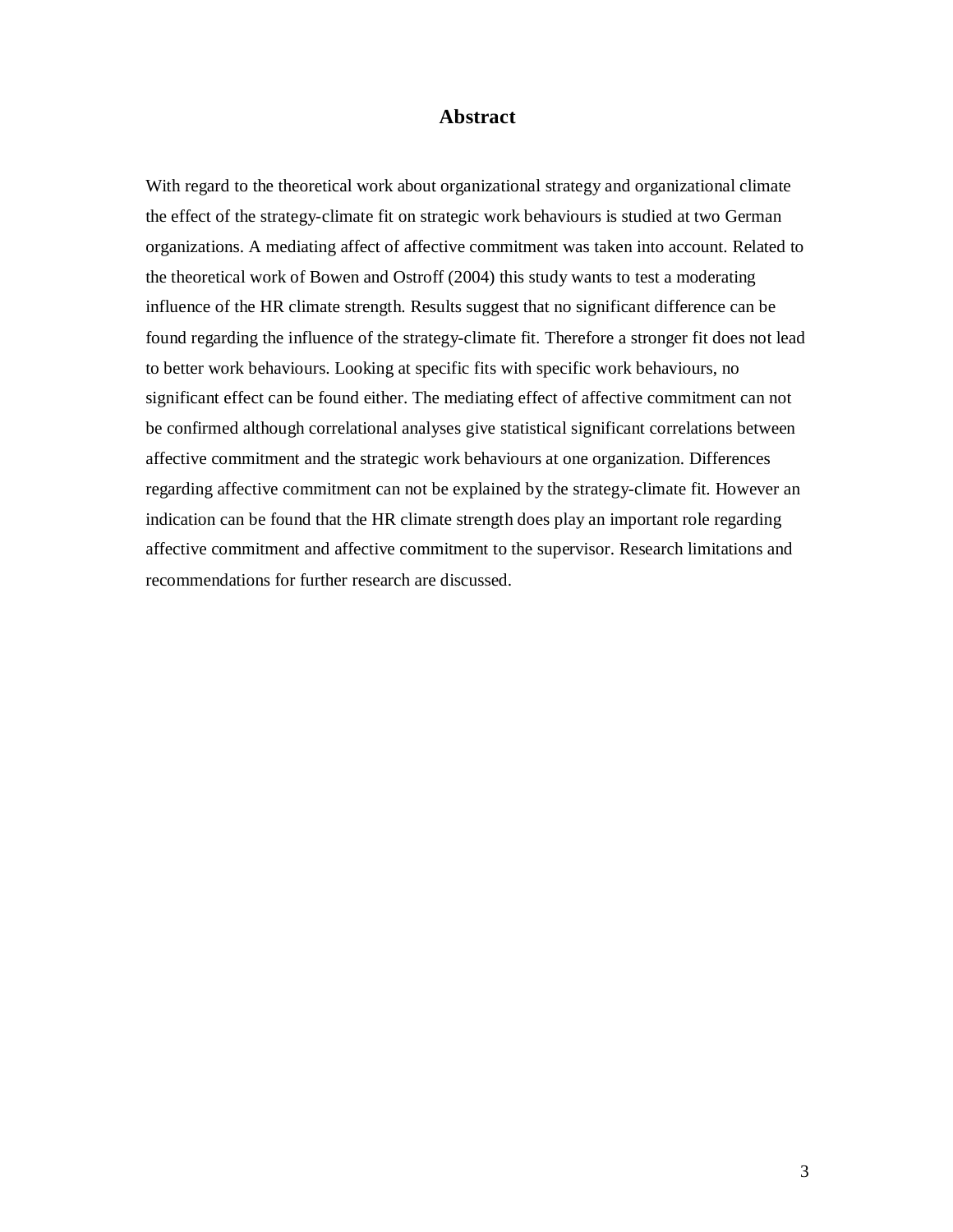# **Table of Contents**

| 2.4 Fit between organizational strategy and climate & strategic work behaviours  12 |
|-------------------------------------------------------------------------------------|
|                                                                                     |
|                                                                                     |
|                                                                                     |
|                                                                                     |
|                                                                                     |
|                                                                                     |
|                                                                                     |
|                                                                                     |
|                                                                                     |
|                                                                                     |
|                                                                                     |
|                                                                                     |
|                                                                                     |
|                                                                                     |
|                                                                                     |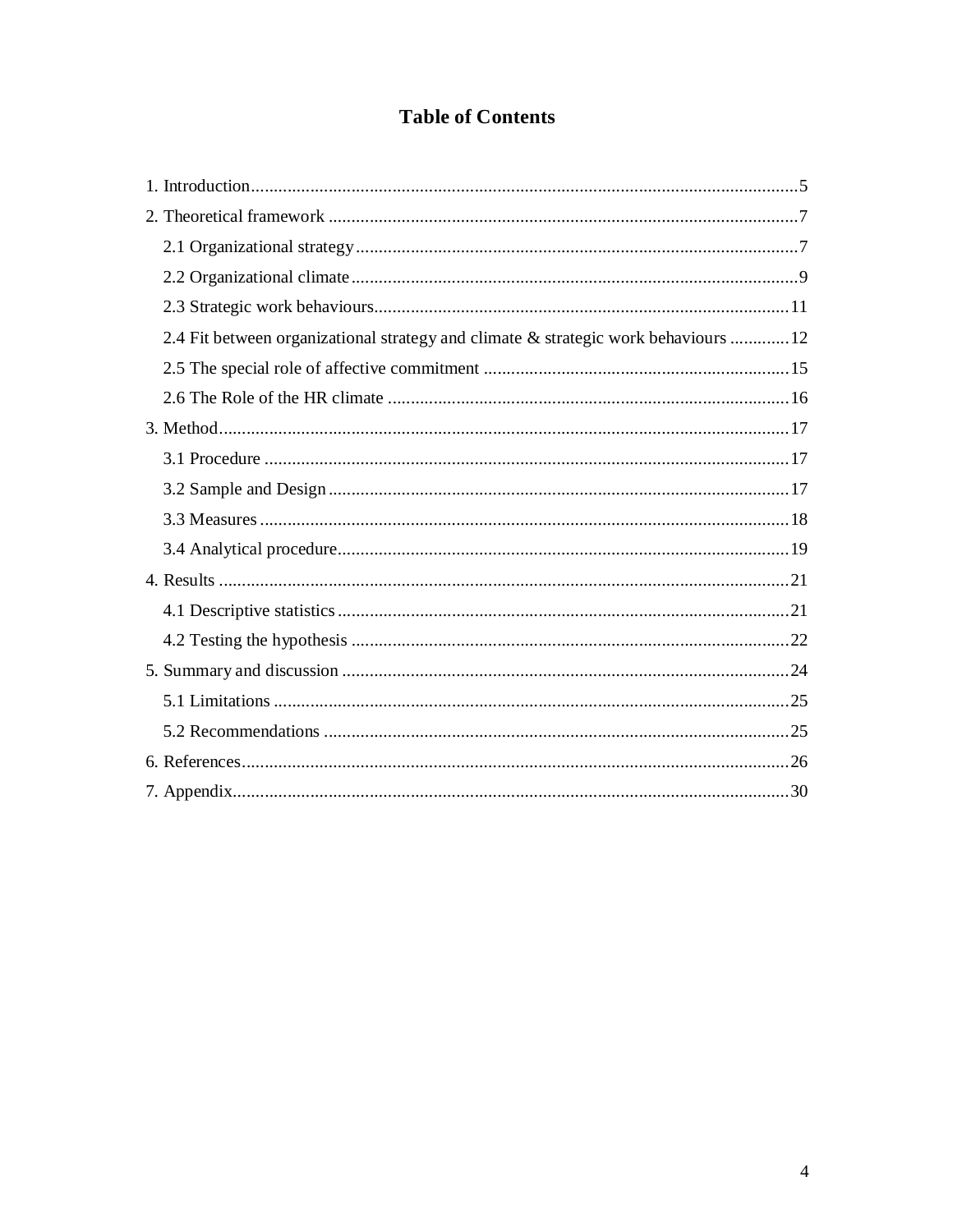## **1. Introduction**

Today's globalization forces organizations constantly for improvement in terms of different aspects of the organizations (Friedman, 2007). Two fundamental aspects that received a lot of attention in current literature are the strategy of an organization, as well as the organizational climate. An organizational strategy is an important part of the management process. It represents the way organizations try to achieve their goals (Gibcus & Kemp, 2003). Different studies show that the strategy of an organization has influence on an organizations performance, although some studies did not found a relationship (James, Choi, Ko, McNeil, Minton, Wright & Kim, 2007; Gibcus & Kemp, 2003).

Other studies investigated the impact of the organizational climate on firms' performance (Parker, Baltes, Young, Huff, Altmann, Lacost & Roberts, 2003). Organizational climate can be defined as the attitude of the individuals concerning the organization (Burton, Lauridsen & Obel, 2004). Specifically, organizational climate is the overall meaning derived from the aggregation of individual perceptions of a work environment (James et al., 2007).

Little is known about an interrelationship between an organization's strategy and climate and how these factors interact to affect firm performance (Burton et al., 2004). In their study Burton et al. (2004) demonstrated that a misfit affects the firm's return on assets (ROA) for the worse. This study empirically investigates the fit between organizational strategy and organizational climate and their impact on one possible performance aspect.

Defining performance is not as easy as it seems. Different organizations are working in different markets thus leading to different performance goals (Thompson & McEwen, 1958). This study focuses on technical organizations dedicated to the service oriented market with more than 100 employees. The following strategic work behaviours will be addressed: innovation, customer service orientation and knowledge sharing. Innovative work behaviour is defined as "as the intentional creation, introduction and application of new ideas within a work role, group or organization, in order to benefit role performance, the group, or the organization" (Janssen, 2000, p.288). According to Saxe and Weitz (1982) customer service means that a salesperson has to focus on satisfying the customer. Knowledge sharing is the degree to which knowledge of employees is shared among others in an organization (Bollinger & Smith, 2001).

Concerning the influence of the strategy-climate on strategic work behaviours, affective commitment plays a special role in this study. It is most relevant as a behavioural predictor (Mathieu & Zajac, 1990). Commitment also refers to the acceptance of goals and values of an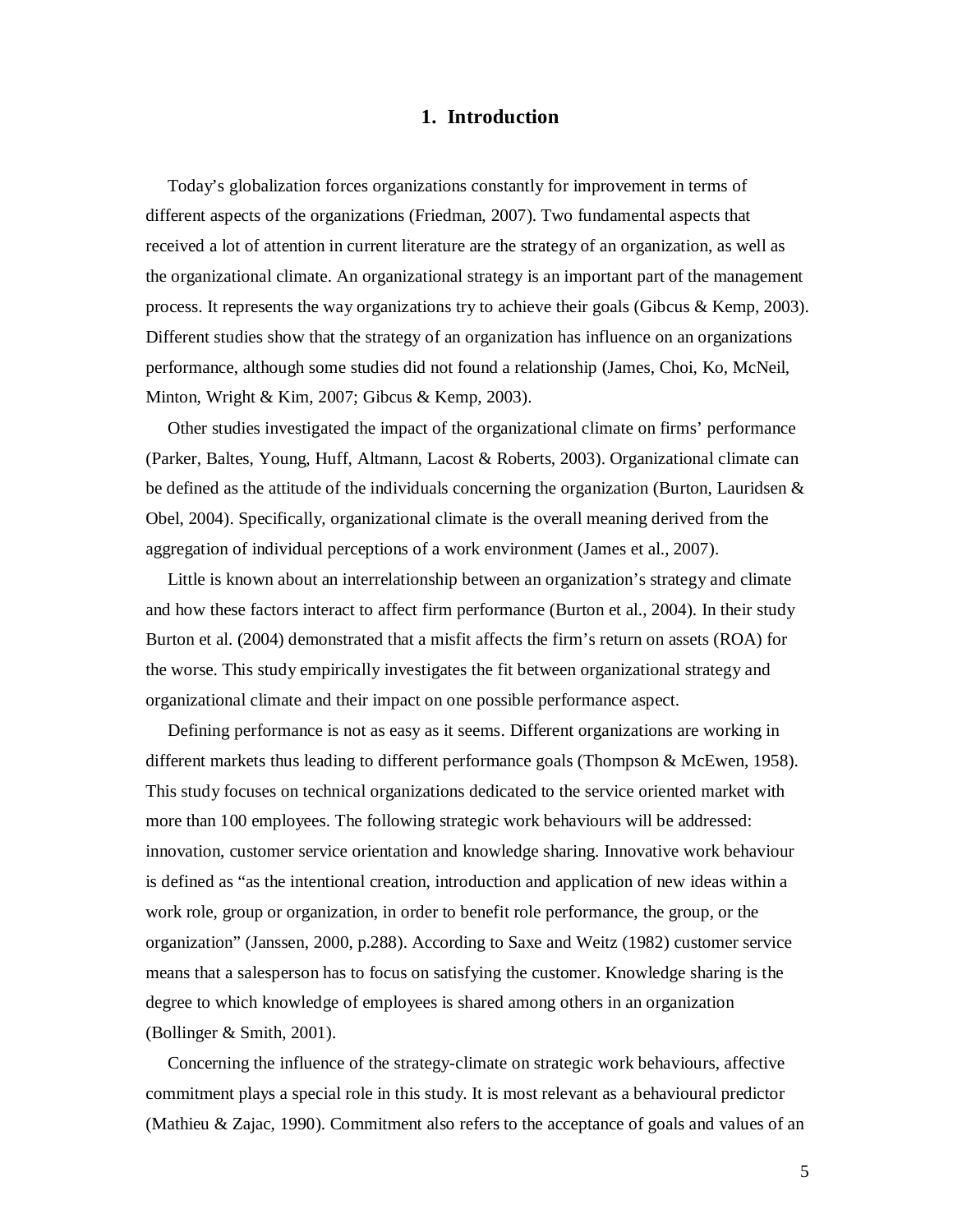organization. Reichers (1985) pointed out that many organizations have conflicting goals, therefore leading to reduced affective commitment. The fits of organizational strategy and organizational climate should reduce such conflicting goals and therefore leading to higher commitment. This study tests whether affective commitment does play a mediating role between the alignment of strategy and climate on strategic work behaviours.

One aspect that has been recently examined by Bowen and Ostroff (2004) is the Human Resource Management (HRM) strength. The HR climate can be seen as the extent to which the perception of the HR practices is similarly among employees. The HRM practices and the HRM system will play a critical role in determining climate perceptions (Bowen & Ostroff, 2004). They argue that a strong HR climate mediates the relationship between a strong HRM system and organizational performance. Studies regarding HR climate empirically show that there is a moderating effect. For example Bosma and Sanders (2007) found a moderating effect of a consensus between HR managers and line managers on affective commitment. So this research examines whether the strength of the HR climate has a moderating impact on the influence of the organizational strategy - organizational climate fit.

Summarized, the research question is whether the influence of the climate-strategy fit on strategic behaviors in mediated by affective commitment and moderated by the HR climate strength. Figure 1 gives an overview of our study:



Figure1. Schematic overview of the study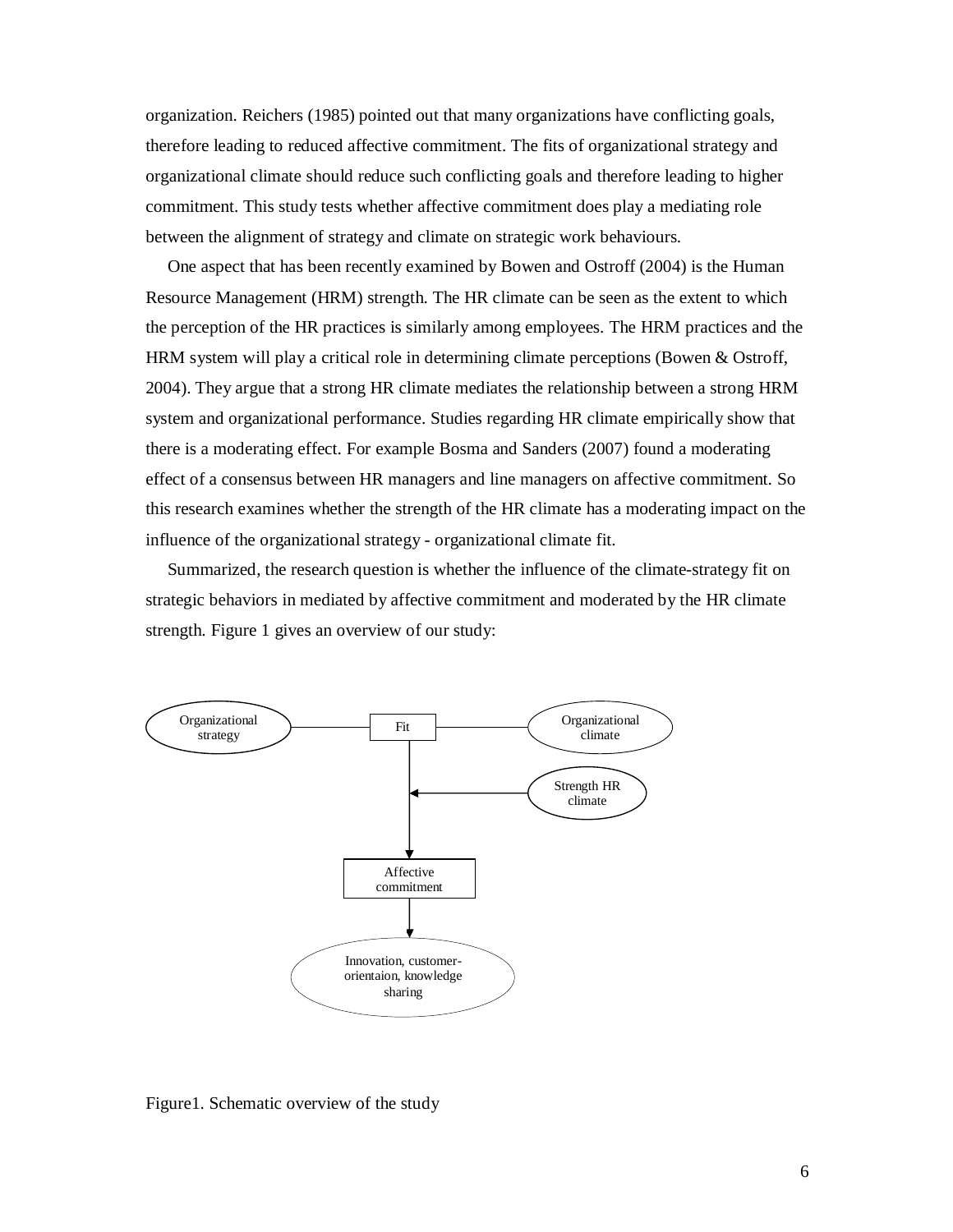The goal of the study is to contribute to both the scholarly and practitioner literatures by demonstrating the impact of specific fits between organizational climate and strategy on a firm's performance. Gaining new knowledge about this topic enables managers or organizations as a whole to change things for their benefit. For example managers can study their organizational strategy and organizational climate or they can alter their HR practices. On the theoretical level this study wants to extend the research on organizational climate and organizational strategy by showing the impact of the relationship between these two concepts. Little research has been done in this direction (Burton et al., 2004). This work also wants to make an empirical contribution to the work of Bowen and Ostroff (2004) which was developed theoretically. Only a few studies tried to test this model empirically. Based on their findings it will be looked at the influence of the HR Climate strength on the fit between organizational strategy and organizational climate.

## **2. Theoretical framework**

#### **2.1 Organizational strategy**

 The strategy of an organization is a vital part of the management process. According to Gibcus and Kemp (2003, p.11) "strategy is a coordinated plan that gives the outlines for decisions and activities of a firm and is focused on the application of the resources that a company has at its disposal in such a way that the activities have an additional value to the environment so that the firm can achieve its own goals." The strategy gives the direction that a firm has in mind and in which way they want to achieve their goal. When explaining the performance of an organization the strategy does play an important role. A lot of studies are done in this direction (Gibcus & Kemp, 2003).

To analyze organizational strategy researchers developed different typologies on strategy (Gibcus & Kemp, 2003). Nijssen (1992) distinguishes 3 different approaches: The business matrix approach, a theoretical approach, and an empirical/statistical approach. The business matrix approach describes how an organization can be seen with reference to the industry/market or to other competitors. This approach is quite pragmatic and can be used facing problems like the expansion of a business. Therefore it is more applicable for large organizations. The two other approaches, the theoretical and the empirical/statistical approach, are closely related. The former approach is directed at generic strategies whereas the latter can be seen more as an empirical operationalization of the theoretical ideas. Two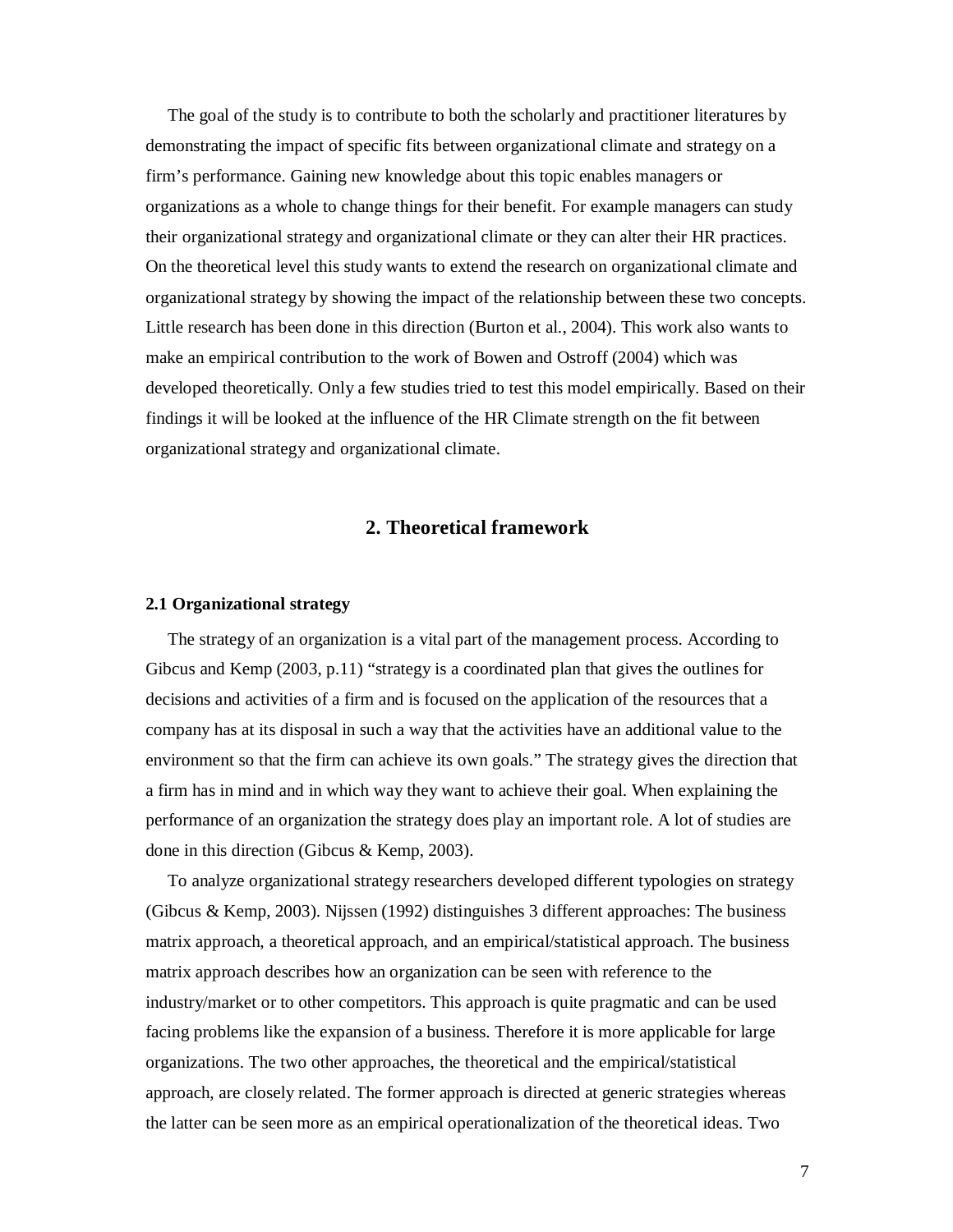typologies which are derived from the theoretical approach and gained a lot of attention from literature are the typologies of Miles & Snow and Porter (Miles & Snow, 1978; Porter, 1985). Both typologies have a lot in common and will be discussed more in detail.

 The Miles & Snow typology is one that attracted a lot of researchers (e.g. Nijssen, 1992; Shortell & Zajac, 1990). Their typology has found to be widely researched, reliable, and valid. They distinguish between prospectors, defenders, analyzers and reactors (Burton et al., 2004). Prospectors try to find and exploit new products and market opportunities. Innovation is one key aspect in this kind of strategy. Defenders act in a narrow segment of products and try to produce them efficiently. Analyzers move into new products and markets only after their viability has been shown. Reactors have no stable and constant pattern.

Porter's (1985) theory is recognized as the dominant paradigm of competitive strategy (Campbell-Hunt, 2000). Campbell-Hunt's (2000) meta analysis shows that Porter's Generic competitive strategy is used in many different settings and is proved to be reliable and valid. This theory is based on two basic aspects which lead to a competitive advantage for an organization: a low cost or differentiation strategy. An organization following the low cost approach focuses on being a low-cost producer in its branch, thus is being competitive because of a cost advantage. It is a cost leadership strategy. The differentiation approach focuses on being the best on a specific dimension which is highly valued by customers in the branch. Being the best on a specific dimension leads to the competitive advantage. The cost leadership approach and the differentiation approach are working on a broad target, which means that they are applicable to broad range of segments. Porter also developed a "Focus" Stage.

 The Focus Stage can be subdivided into Cost Focus and Differentiation focus: The goal is to optimize the strategy for a target segment. The target segment is not a broad one but a narrow target. A target can be a specific part of the organization. For example the cost focus is just applicable for labour costs. The cost leadership approach (broad target) would try to save cost at every part of the organization.

Beal (2000) further developed the differentiation strategy of Porter. Beal distinguishes four different differentiation strategies: Service differentiation, marketing differentiation, innovation differentiation and process (quality) differentiation. When an organization does fail to achieve a generic strategy, it is called stuck in middle. So this leads to the following organizational strategies: Cost leadership, service differentiation, marketing differentiation, innovation differentiation, process differentiation, and stuck in middle.

8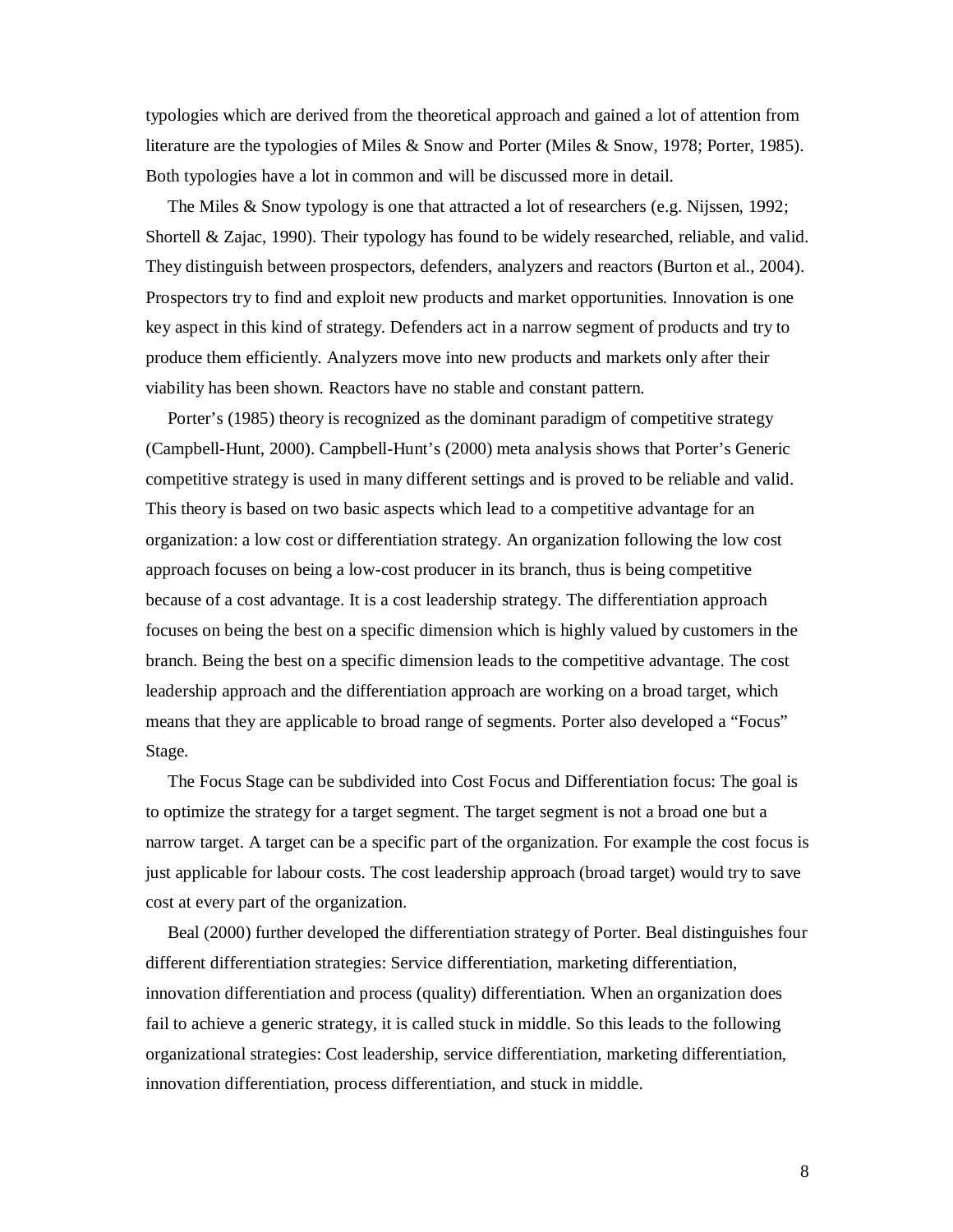A lot of similarities can be seen comparing the typologies of Porter (with extension) and Miles & Snow. Miles & Snow's defender strategy equals Porter's cost leadership and process differentiation strategy with regard to reducing costs by finding an optimal way to produce. Beal's differentiation strategies focus on specific aspects of an organization. In each of this aspects the organizations tries to get a competitive advantage by finding new ways to improve this specific aspect. This equals Miles and Snow's prospector strategy. When an organization fails to achieve a clear and constant strategy Miles & Snow call it a defender strategy, Porter stuck-in-the-middle.

Because literature shows the usability of Porter's typology with Beal's extension at small and medium enterprises we hold on to it within this study (Gibcus & Kemp, 2003; Campbell-Hunt, 2000). Beal (2000) e.g. show that the combination of environmental conditions and the life cycle stage influence the selection of an effective strategy. Dess and Davis (1984) found that generic stages will result in better performance. The performance measures included total firm sales, sales growth, and average after tax return on total assets. Mosakowski's (1993) study in the computer software industry showed that a focus strategy can result in better net income. However, Pelham (2000) found that Porter's strategy is only to a small extend related to firm performance. His research was done at manufacturing firms and he found other variables like market orientation to play a bigger role.

Before making an optimal fit between Organizational strategy and organizational climate the latter has to be more outlined in detail.

#### **2.2 Organizational climate**

A lot of studies view the individual employee's commitment to the organization as a key resource of organizational performance. But more recent theoretical developments focus more explicitly on the value of creating "strong" organizational climates (Bowen & Ostroff 2004; Neal, West & Patterson 2005; Ferris et al. 1998). In literature, there exist an occasional confusion about the definitions of organizational climate, -culture and structure (Denison, 1996; James & Jones, 1974; Schneider, 1990). Different definitions and conceptualizations made it difficult for researchers to find an agreement. Koys and De Cotiis (1991) proposed three rules which have to be included in the measurement of organizational climate: 1. It has to be a measure of perception 2. It has to be a measure describing (not evaluating) activities, and 3. It cannot be an aspect of organizational or task structure. By following these rules, the confusion about the definition of organizational climate can be sort out (Burton et al., 2004).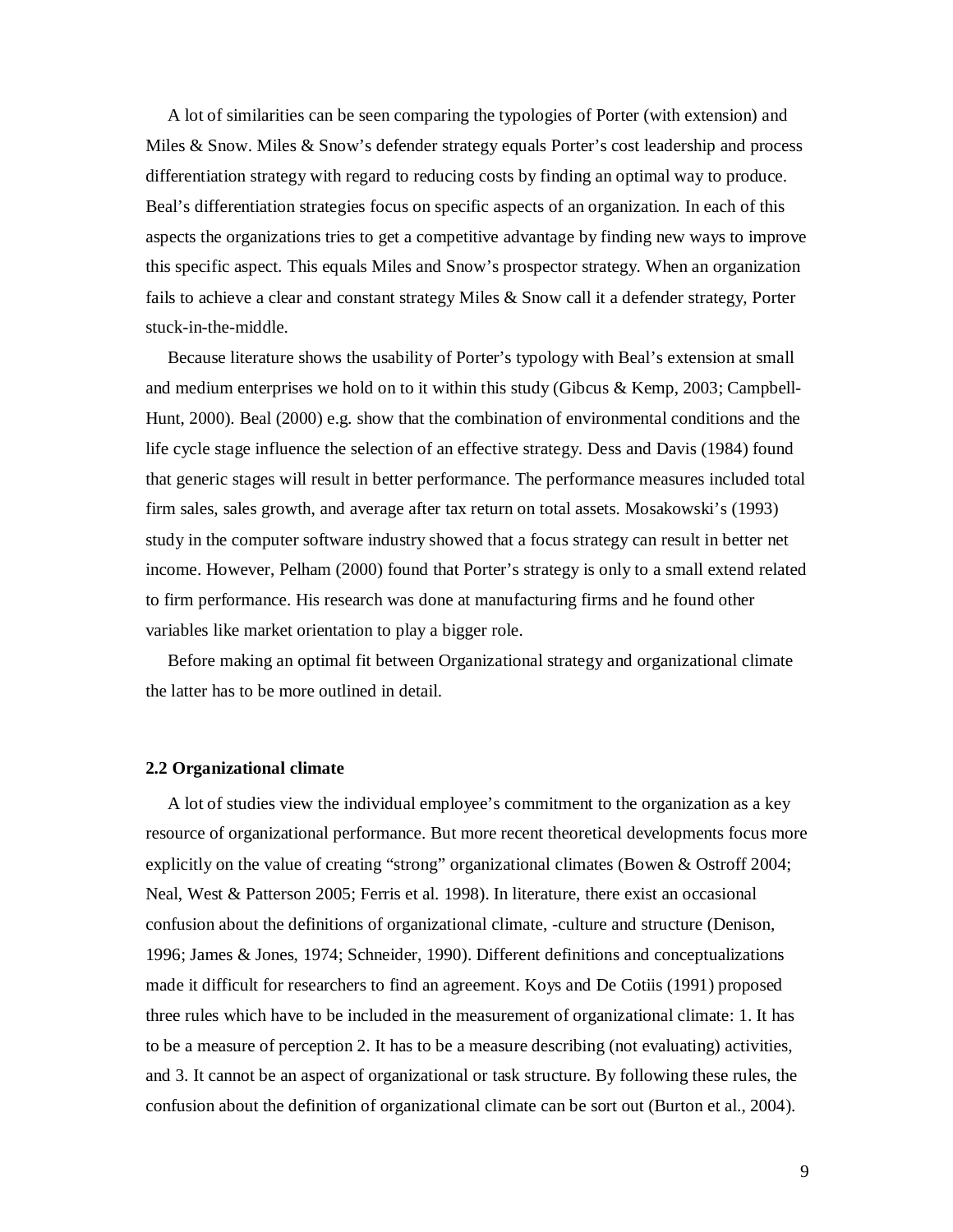Quinn and Rohrbaugh (1983) developed the Competing Values Framework which was initially developed to examine criteria for organizational effectiveness. Based on a framework of flexibility versus control, and an internal versus an external view, it yields a typology with the following categories: group, developmental, internal process, and rational goal. Zammuto and Krakower (1991) tested the framework with the focus on organizational culture, structure, climate and strategy. These results were combined with the 3 rules of Koys and De Cotiis (1991) and lead to the 4 following climate types: The group climate, the developmental climate, the rational goal climate and the internal process climate.

 These four climate types are described based upon their degree of trust, conflict, morale, equity of rewards, resistance to change, leader credibility, and scapegoating. Results of Burtons' and Zammuto and Krakower's analyses can be found in Burton et al., (2004). They were almost identical with a few exceptions (denoted in italics).

 *Developmental climate:* The work environment places emphasis on dynamic and creativity. The leaders in such organizations are innovators and risk taking. Developing new products and services are the goal in this work environment. This climate scores particularly high on *trust*, morale, leader credibility and low on conflict and resistance to change.

*Group climate:* This work environment has a sort family environment. Leaders are seen as mentors. Loyalty and tradition play an important role. This climate scores high on the dimensions of trust, *morale*, rewards equitability and leader credibility. It score low on conflict and scapegoating which stands against a group climate.

*Rational goal climate:* The rational goal climate focuses on the results of their production. They are much more competitive and results oriented. The dimensions this climate score high on are: Conflict, Scapegoating and *resistance to change*. It scores low on trust, rewards equitability and *leader credibility.* 

*Internal process climate:* A work environment in which there is a great focus on structure and formalisation. Leaders organize and coordinate the whole work process and are exerted to reduce costs and being more efficient. This climate scores high on conflict, *resistance to change* and scapegoating but low on trust, morale, rewards equitability and leader credibility.

 These climate types will be used in this study by aligning them to the strategy that best fits their characteristics.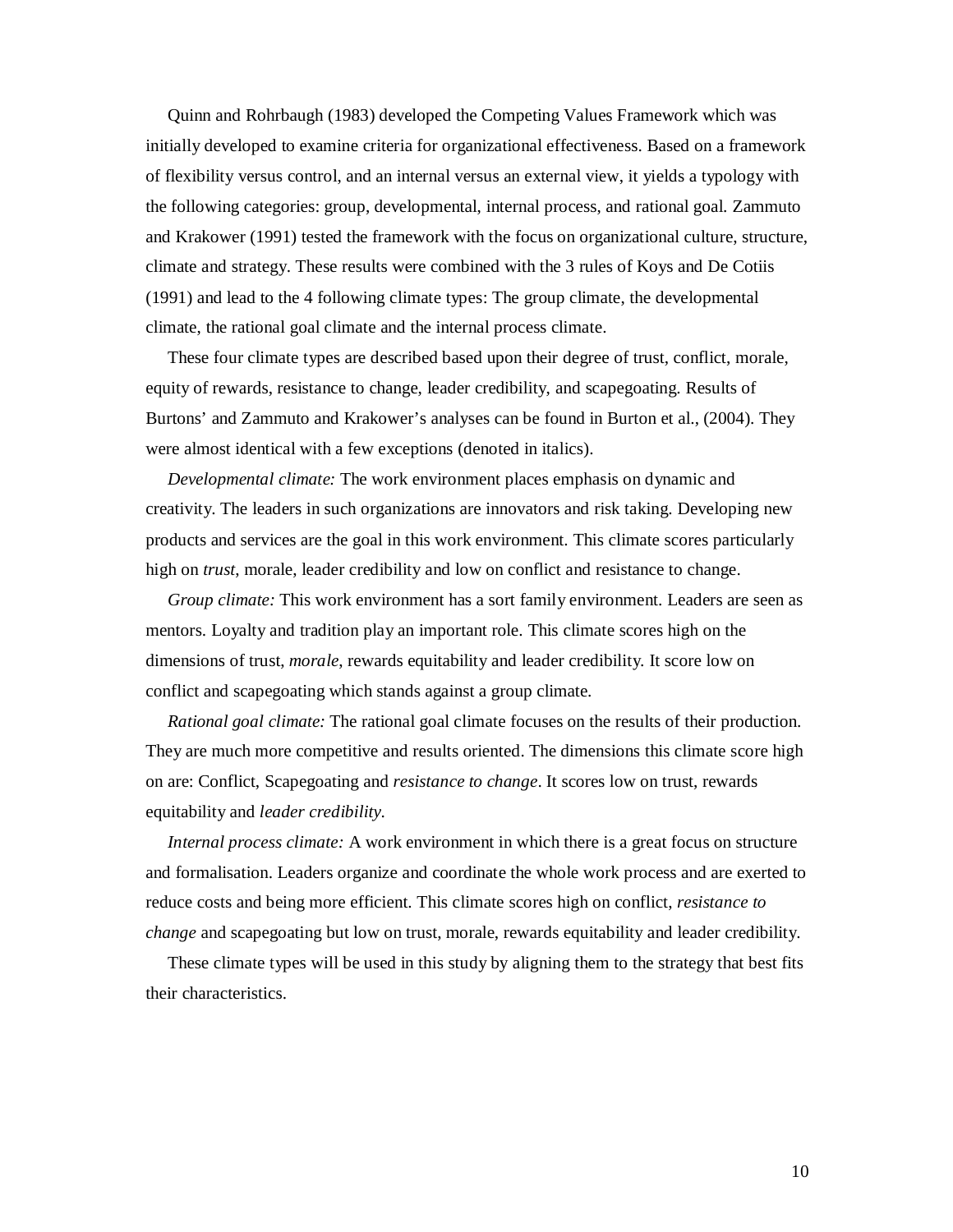#### **2.3 Strategic work behaviours**

 *Innovative Work Behaviour (IWB)* is defined "as the intentional creation, introduction and application of new ideas within a work role, group or organization, in order to benefit role performance, the group, or the organization" (Janssen, 2000, p.288) and consists of idea generation, idea promotion, and idea realization. Shipton, West, Dawson, Birdi, and Patterson (2006) suggest that innovation is a two-stage process: The first stage involves the generation of a creative idea and the second stage involves its implementation. At the first stage employees are flexible and experimenting to discover and generate new ideas. At the second stage the organization's environment encourages this behaviour. HR practices designed to promote exploratory learning are related significantly to innovation in products and technical systems (Shipton et al, 2006).

Bollinger and Smith (2001) define knowledge "as the understanding, awareness, or familiarity acquired through study, investigation, observation, or experience over the course of time". *Knowledge sharing* is a critical factor affecting an organization's ability to remain competitive in the new global marketplace. It can improve an organization's competitiveness; a lack of knowledge sharing can cause serious problems for an organization (Lin, 2008). Knowledge can be seen as on important strategic asset, so many organizations are engaging in knowledge management. One aspect is the Resource based view (Gibcus & Kemp, 2003). According to this view the organization should base its strategy on the available resources and capabilities. This is what Bollinger and Smith (2001) referred to knowledge of the organization as the internal knowledge of the individuals summed up to organizational wisdom. The initial point of the RBV is the assumption that a company has a unique bundle of resources. Therefore, the company must have unique characteristics such as: competitive superiority, inimitability, durability, appropriatability and non-substitutability. Bollinger and Smith (2001) named these characteristics: inimitable, rare, valuable and non-substitutable. Most important for an implementation of a knowledge-sharing system are the following dimensions: high trust, high morale, and low resistance to change.

According to Saxe and Weitz (1982, p. 343), the practice of *customer oriented selling* is "the practice of the marketing concept at the level of the individual salesperson and customer." This means that a salesperson have to focus on satisfying the customer. Factors such as personal characteristics, role perceptions, and job attributes typically account for 10% or less of the variance in salesperson performance and job satisfaction (Franke & Park, 2006). However, an association has been found with organizational commitment (Rozell, Pettijohn & Parker, 2004). Based on the social identity approach, Wieseke, Ullrich, Christ and Van Dick

11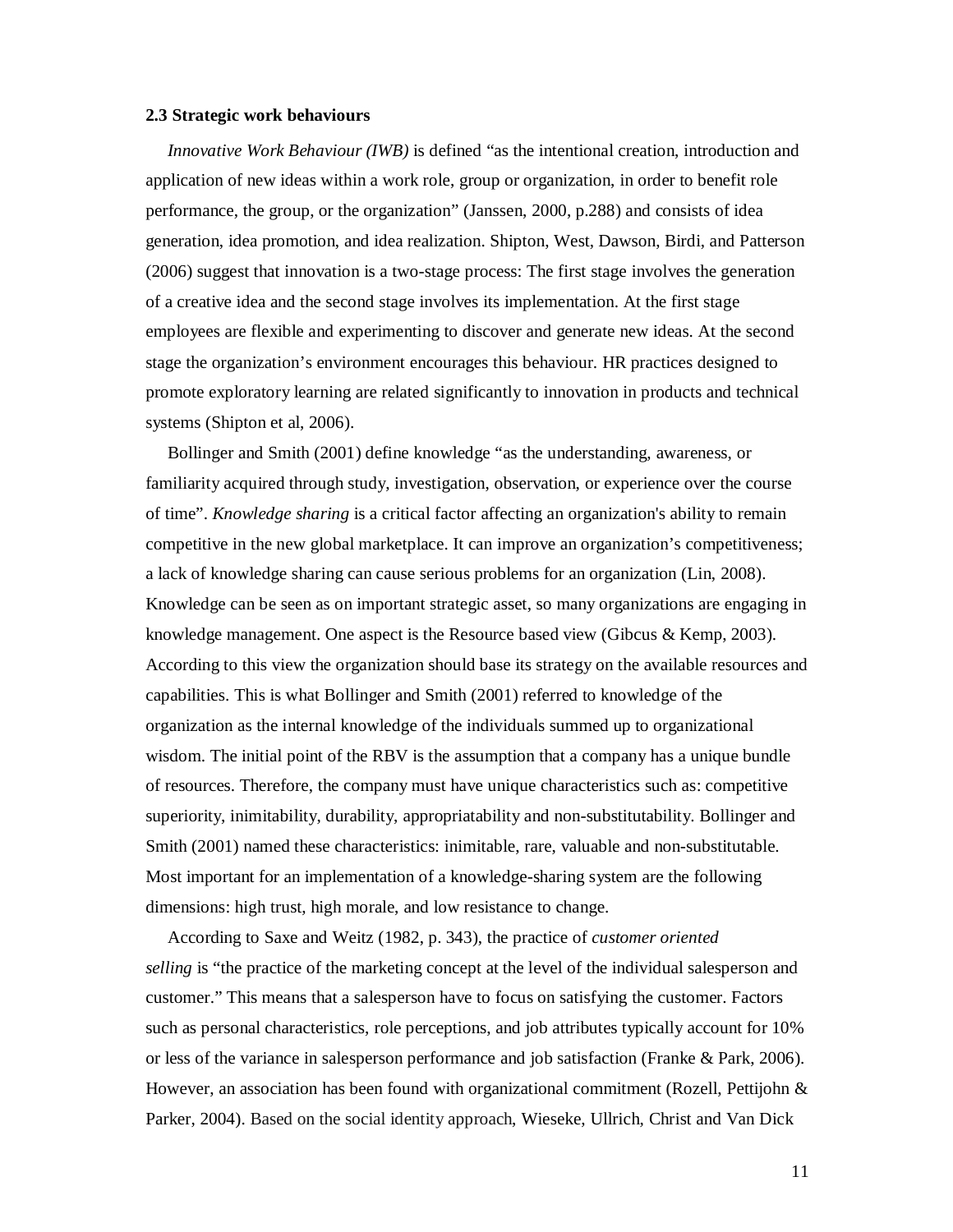(2007) show, that employees' customer orientation depends on employees' organizational identification and their leaders' acting as role models of customer orientation. This can be influenced by HR practices, e.g. employee training.

#### **2.4 Fit between organizational strategy and climate & strategic work behaviours**

 The alignment of an organizational strategy and climate depends on the characteristics of both constructs. The alignment of these two constructs can have an important influence on an organization's performance. Burton, Lauridsen & Obel (2004) showed that a misfit affects the firm's return on assets (ROA) for the worse. A misfit exists when the characteristics of the organizational climate does not match the characteristics of the strategy. However if the two characteristics of organizational strategy and organizational climate matches each other then a good fit exist.

Strategic work behaviours also depend on the corresponding characteristics. For example, Shipton et al. (2006) and Janssen (2000) propose that an organization must support the innovation process and that change is acceptable. To engage in knowledge sharing the organization needs the resources to have an effective knowledge sharing management (Bollinger & Smith, 2001). High trust, high morale, and low resistance to change are necessary for a good functioning knowledge sharing system. Reaching an effective customer orientation can also be supported by the organization. Wieseke et al. (2007) found that organizational identification predict customer-oriented behaviour on the level of the local organization

 The strategic work behaviours will be allocated and substantiated by the characteristics of the strategy and climate. The climate is based on Burton et al's and Zammuto and Krakower's analyses (Burton et al., 2004). In this section the strategy-climate fit and the important strategic work behaviours will be described. An overview can be found in table 1.1.

 The cost leadership strategy focuses on cost aspects. The management is very dominant and gives the direction of the organization. Everything is done to optimize the processes within a production line which leads to reduced costs. In the internal process climate trust is low, conflict is high, morale is low and resistance to change is high. These characteristics fully match the characteristics of the strategy resulting in a *cost leadership & internal process climate fit.* These circumstances do not provide the necessary foundation for our specific work behaviours. E.g. innovative work behaviour needs the freedom to change work processes or knowledge sharing needs a high degree of trust and morale. This fit does not provide such a foundation so none of our strategic work behaviours fits here.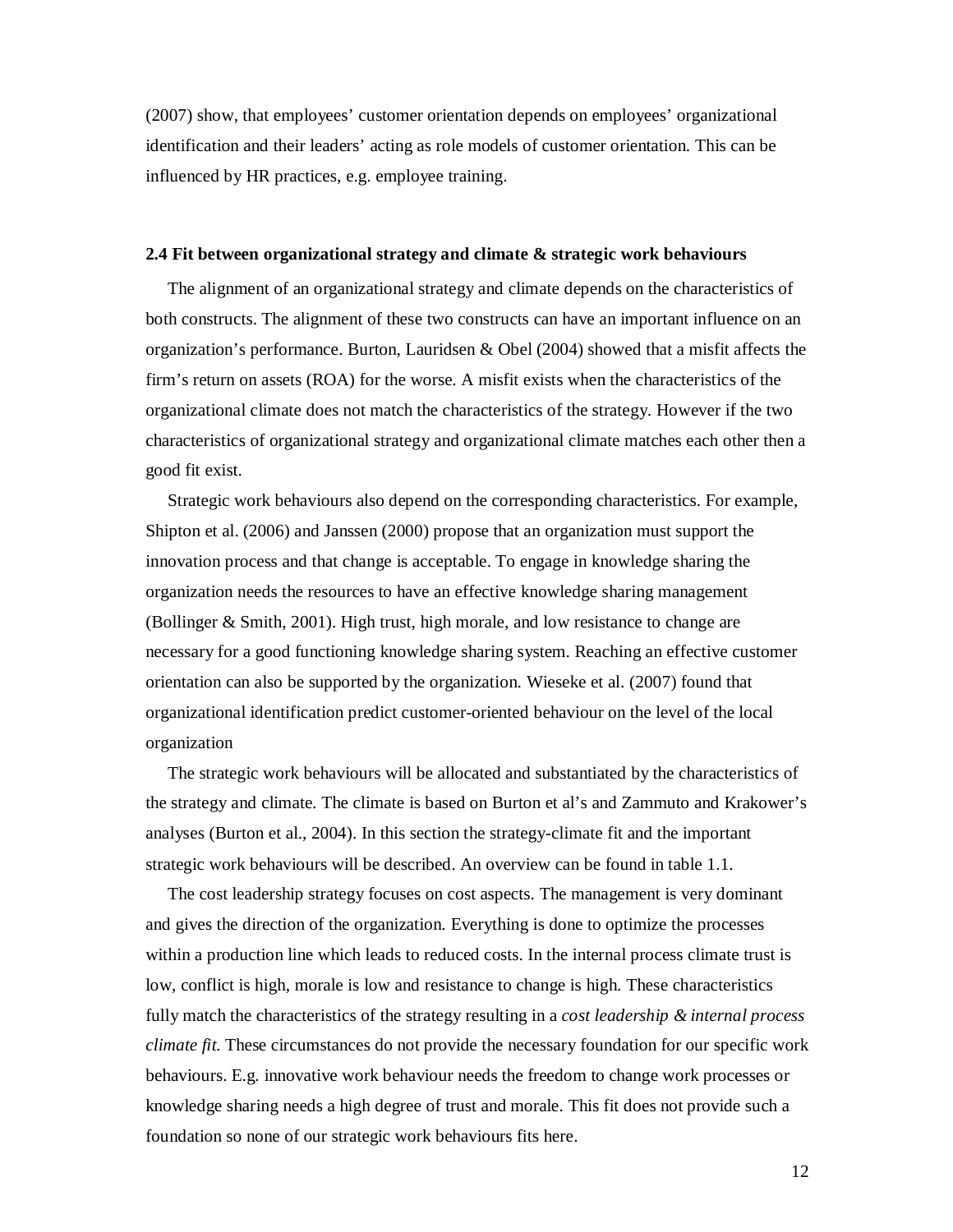Following a process differentiation strategy means setting high standards of manufacturing processes in order to make it more efficient (Gibcus & Kemp, 2003). Like the cost leadership strategy the view is very narrow and focused. So this strategy goes along with the internal process climate either. The characteristics like high resistance to change, low morale and low trust are applicable at this fit too. Concerning the strategic work behaviours the same is true as described at the first fit. Due to the *process differentiation & internal process climate fit* we can not state that this fit would lead to an enhancement of these behaviours.

Organizations identified as following a marketing differentiation focuses on new products and to set one apart from other competitor's products. They use marketing to create a distinctive image for a product (Beal, 2001). Being competitive is one important key factor. The rational goal climate supports the necessary creativities and risk taking performance. The organisation strives for success. It implicates this by scoring high on conflict and also high on resistance to change. Thus the *marketing differentiation & rational goal climate* build an optimal fit. Because of the "negative characteristics" as low trust, high conflict and high resistance to change, none of work behaviours fits here.

 The goal of innovation differentiation is to differ from competitors through innovation. Being the first in the market with new and innovative products and services is the goal. The developmental climate is characterized as innovative and risk taking. Trust is average/high, conflict and resistance to change are low. This is an optimal foundation for following an innovation differentiation, thus leading to an *innovation differentiation & developmental climate fit*. Low resistance to chance fosters innovation because change is an important characteristic of innovation (Shipton et al., 2006; Janssen, 2000). Scoring low on conflict and resistance to change is necessary for an organization to provide a good foundation for knowledge sharing (Bollinger & Smith, 2001). Then the innovation differentiation  $\&$ developmental climate fit should foster innovative work behaviour and knowledge sharing.

Following a service differentiation means focusing on customer service and their well being. The organization provides a distinctive service prior to the purchase, during the purchase, or after the purchase of a product. The needs of the customers get priority (Beal, 2001). With such a service strategy they want to differentiate from their competitors. To afford such a service requires a high organizational identification by the employees (Wieseke et al., 2007). The group climate supports this by having characteristics as high on trust, low conflict and low scapegoating thus leading to a *service differentiation & group climate fit.* This fit lays a good foundation for customer orientation, innovative behaviour and knowledge sharing.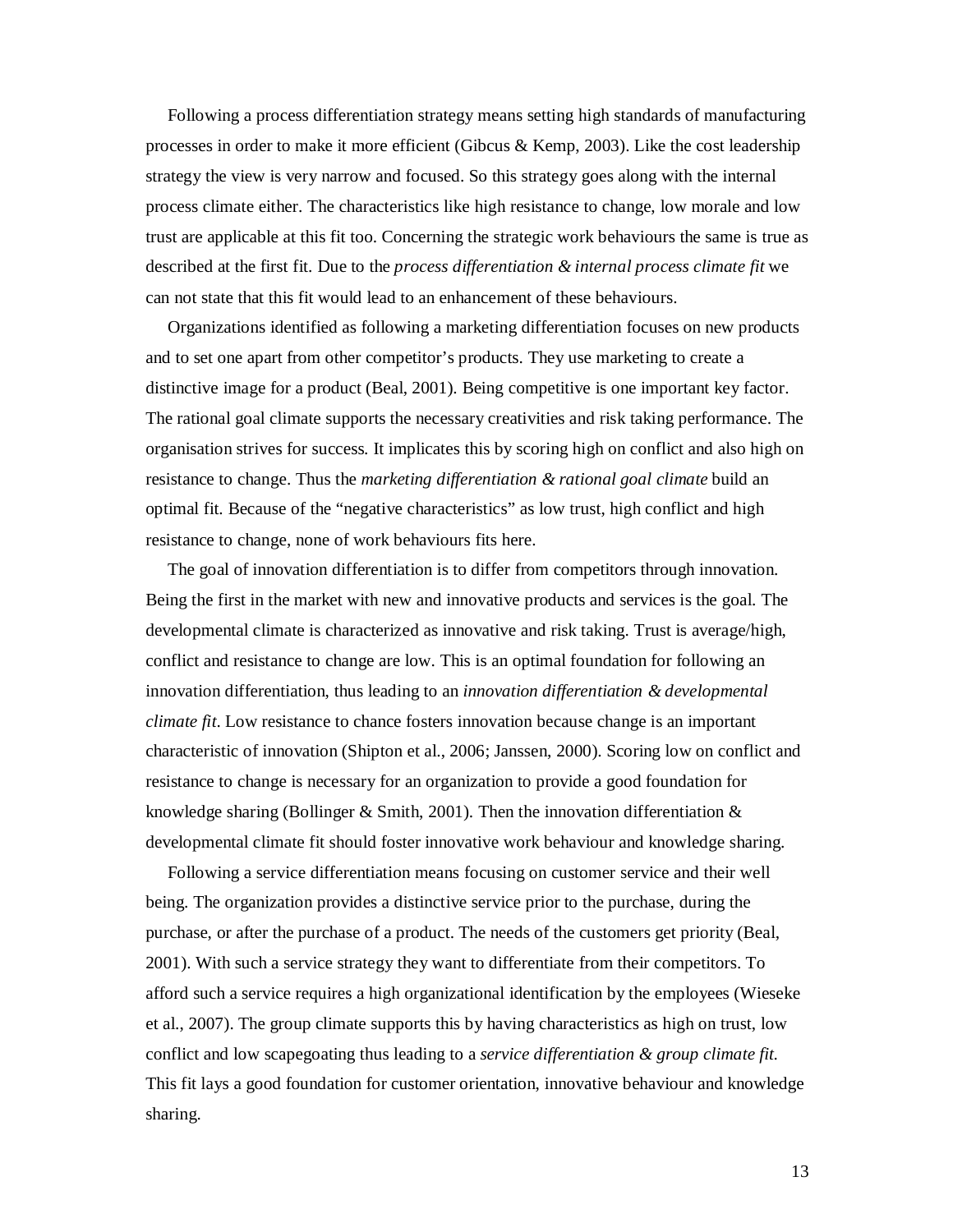| <b>Organizational strategy:</b> | <b>Climate types:</b>    | <b>Strategic behaviours:</b>     |
|---------------------------------|--------------------------|----------------------------------|
| Service differentiation         | Group climate            | customer orientation, innovative |
|                                 |                          | behaviour, knowledge sharing.    |
| Innovation differentiation      | Developmental climate    | knowledge sharing, innovative    |
|                                 |                          | behaviour                        |
| Marketing differentiation       | Rational goal climate    |                                  |
| Process differentiation         | Internal process climate |                                  |
|                                 |                          |                                  |
| Cost leadership                 | Internal process climate |                                  |

Table 2.1: Fit between organizational strategy and climate & strategic work behaviours

Looking at these fits with the strategic work behaviours leads to some interesting observations. It is hard to align specific strategic work behaviours for fits when the characteristics of the strategy and climate do not foster it. This does of course not mean that specific work behaviours do not exist at an inappropriate fit. It just means that the work behaviours will be fostered if the foundation (fit) is suitable for the behaviours. E.g. a cost leadership - internal climate fit is more applicable in large organizations. For many SMEs (Small and medium enterprises) a cost strategy is not possible because they are too small (Beal, 2000). Summarized can be said that a specific fit targets specific strategic work behaviours. Based on these findings one can conclude the following hypothesis:

*Hypothesis 1: The fit between the strategy and the climate is positively related to strategic work behaviours.* 

*Hypothesis 1a: The fit between a service differentiation and a group climate is positively related to the strategic work behaviours: customer orientation, innovative behaviour, and knowledge sharing* 

*Hypothesis 1b: The fit between an innovation differentiation and a developmental climate is positively related to the strategic work behaviours: innovative behaviour and knowledge sharing.*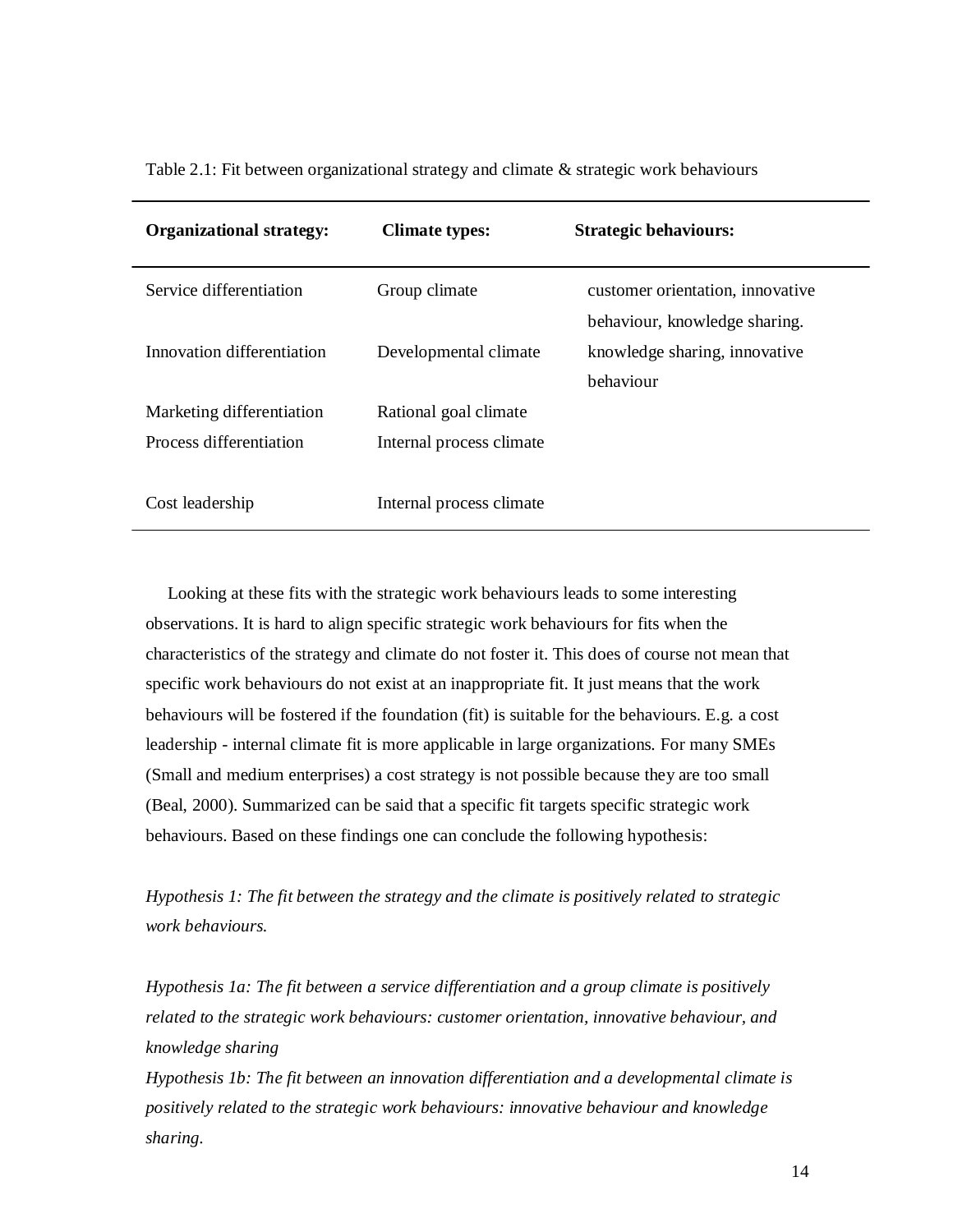#### **2.5 The special role of affective commitment**

Affective commitment is an often researched construct in literature (Mathieu & Zajac, 1990; Allen & Meyer, 1996). Allen and Meyer (1996) see affective commitment when employees are happy to be members of an organization and when they believe in what an organization does and what it stands for.

Much literature can be found where the relationship between affective commitment and performance is studied. In a meta analysis of relevant literature about attitudinal organizational commitment and job performance, Riketta (2002) reported a true correlation of .20 between attitudinal organizational commitment and performance. Other research of organizational commitment has provided mixed results (Mathieu & Zajac, 1990; Randall, 1990). A recent study by Vandenberghe, Bentein, and Stinglhamber (2004) showed that organizational commitment significantly affected job performance through supervisor commitment. Becker et al.'s (1996) and Becker and Kernan's (2001) results also show that commitment to the supervisor is more strongly associated with performance than is overall commitment to the organization. In this study affective commitment to the supervisor is also assessed. Rozell, Pettijohn & Parker (2004) found that organizational commitment is positively associated with Customer oriented selling.

Affective commitment also refers to the acceptance of goals and values of an organization. Reichers (1985) pointed out that many organizations have conflicting goals, therefore leading to reduced affective commitment. Our fits described above should reduce such conflicting goals and therefore leading to higher commitment. Because of these recent findings, this study proposes the following hypothesis:

## *Hypothesis 2: Affective commitment mediates the positive relationship between the strategyclimate fit and the strategic work behaviours*

 The study focuses on 5 dimensions of affective commitment. Affective commitment to the organization, to work, to the occupation, to the supervisor, and to the team. The different organizational climates have varying characteristics with regard to their supervisor, the team, and organization. In the group climate, the leader, the team and the whole organisation are very important for the employees. Thus this study proposes the following hypothesis.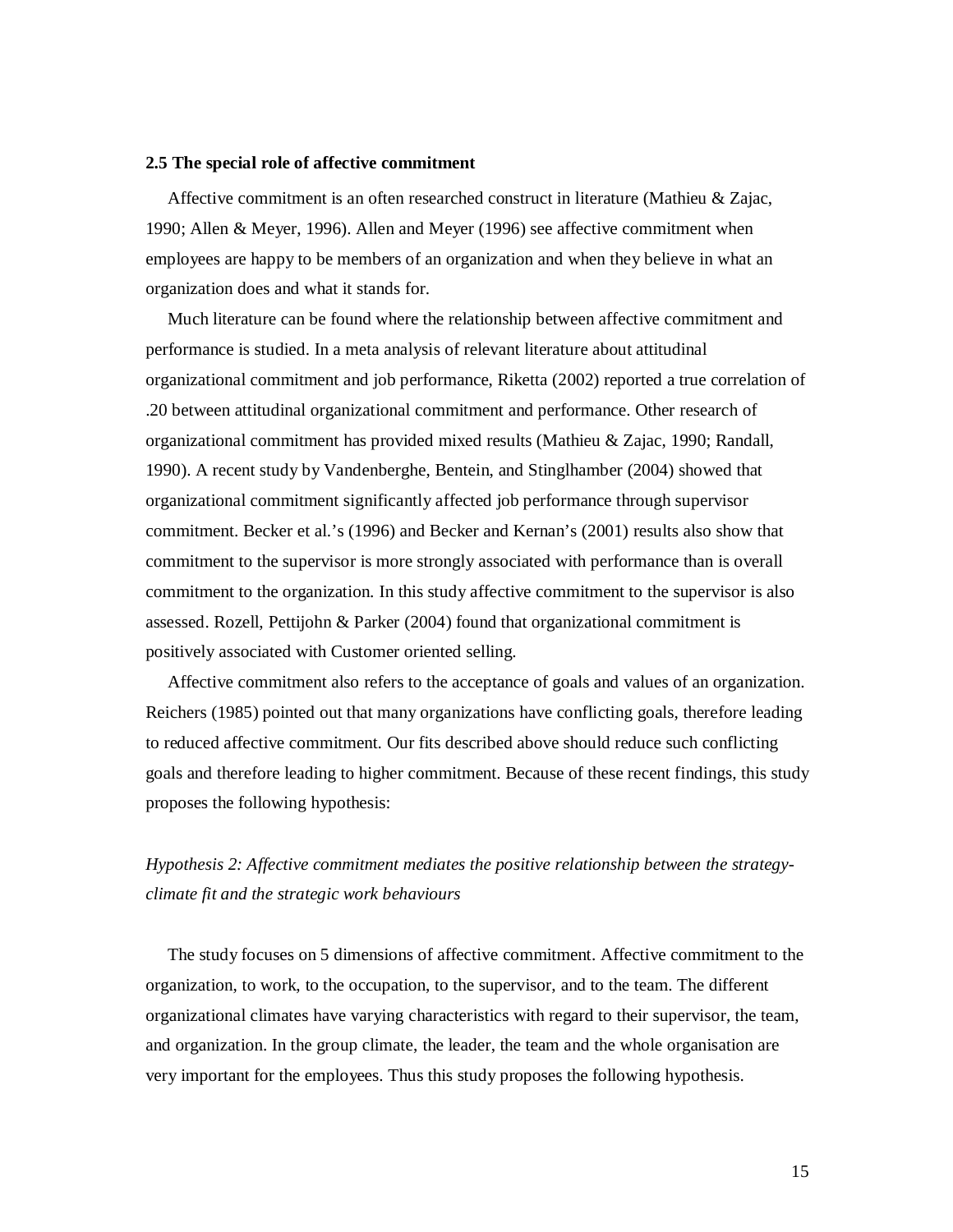*Hypothesis 2a: The Service differentiation & Group climate fit is positively related to the employees' affective commitment to the supervisor, the team and the organization.* 

In the developmental climate the leader play a special role. He is the one who stands for risk taking and innovation. Thus the affective commitment to the leader should also be positively correlated.

*Hypothesis 2b: The Innovation differentiation & developmental climate fit is positively related to the employees' affective commitment to the supervisor* 

## **2.6 The Role of the HR climate**

Research on the HRM-performance relationship has lead to two different approaches. One is a systems approach where recently the focus lies on the overall set of HR practices and firm performance (e.g. Huselid & Becker, 1996; Huselid, Jackson, & Schuler, 1997). The other approach is the strategic perspective on HRM, which has taken on different meanings in literature (Ferris et. al, 1999). A broad overview can be found in Paauwe (2004).

Bowen and Ostroff (2004) developed a framework for understanding how HRM practices, as a system, can contribute to firm performance. Their HR climate can be seen as "strong situation" (Mischel, 1973, 1977) in which employees share a common interpretation of what is important and what behaviours are expected and rewarded. HRM practices and HRM system will play a critical role in determining climate perceptions (Bowen & Ostroff, 2004). In order to create a strong situation, the HRM system must be perceived as high in distinctiveness (are the practices clear), consistency (consistent pattern of practices), and consensus (agreement among employees). This study will focus on the following HR practises: career opportunities, selective hiring, performance appraisals and participation in decision-making. These HR practices have been found to play an important role in the climate perception of employees. The perception of these practices can either lead to a weak or a strong HR climate (Bowen & Ostroff, 2004). In their theoretical work Bowen and Ostroff (2004) described a mediating effect whereas recent studies empirically showed that the HR climate have a moderating effect (Bosma & Sanders, 2007). To follow this line of research the following hypothesis is proposed:

*Hypothesis 3: The impact of the strategy-climate fit on affective commitment will be moderated by the HR climate strength*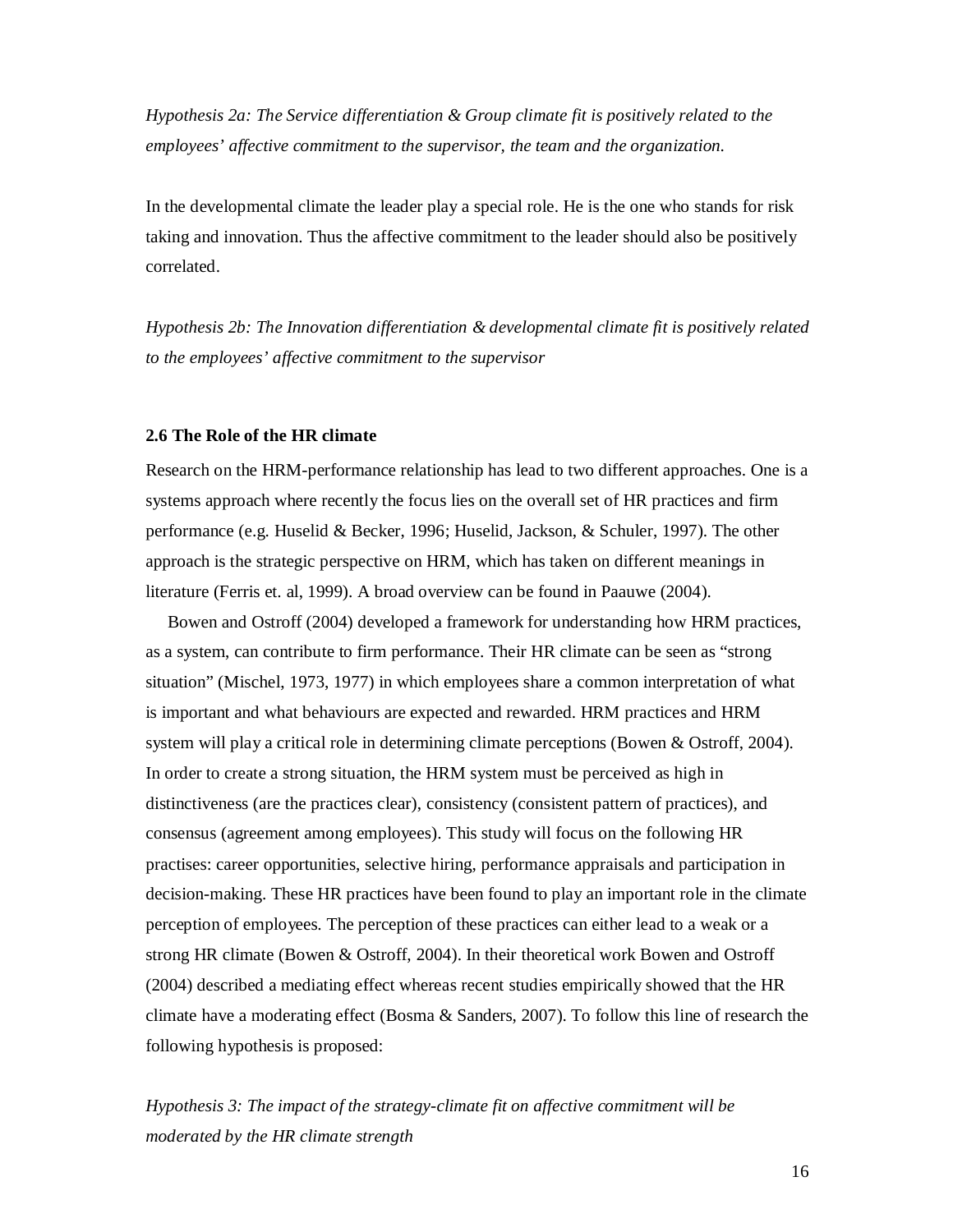## **3. Method**

#### **3.1 Procedure**

The main source to find suitable organizations for this study was the internet. The aim was to find technical organizations dedicated to the service oriented market with more than 100 employees. To introduce the study to the organizations a letter with information was send first. The next step was to send an email to the organization with the same content as in the letter. Then the organizations were contacted by telephone. This was the same procedure for every organization. 25 organizations in the Netherlands as well as in Germany were contacted. Two organizations supported the study which results in a response rate of 8 %. Different reasons for not participating were given. Some organizations did not have sufficient time for such a study, others thought it would be too costly for them to survey a lot of employees (Cost-benefit ratio). Because of a time constraint of this research project the start of the analysis began without achieving the actual sample goal.

#### **3.2 Sample and Design**

 The sample of this study comprises 2 German companies which will be described as organization A and organization B due to anonymous reasons.

Organization A is a forwarding company with their headquarters in Germany. The company is internationally-active, transporting goods to the Netherlands, France, Belgium, Austria and Great Britain. The organization employs 140 employees ranging from truck drivers to office employees with different jobs. We got 29 questionnaires back from this organization which yields a response rate of approximately 21 %, which is definitively low. The organization gave different reasons that can account for this low response rate. Some employees were on vacation, others were occupationally not available. None of these or other reason can be proved. It also has to be mentioned that organization A did not totally match "a technical organization dedicated to the service oriented market".

Organization B is a supplier for the converting industry as well as for the automotive industry. It is associated with a family business run in the fifth generation and with over 4.800 employees. More than 700 employees work for the German and Czechs headquarters. Our focus was on the plant in Germany. Because of a restriction of the management we were allowed to survey 130 employees. 64 questionnaires came back which means a response rate of approximately 49 %.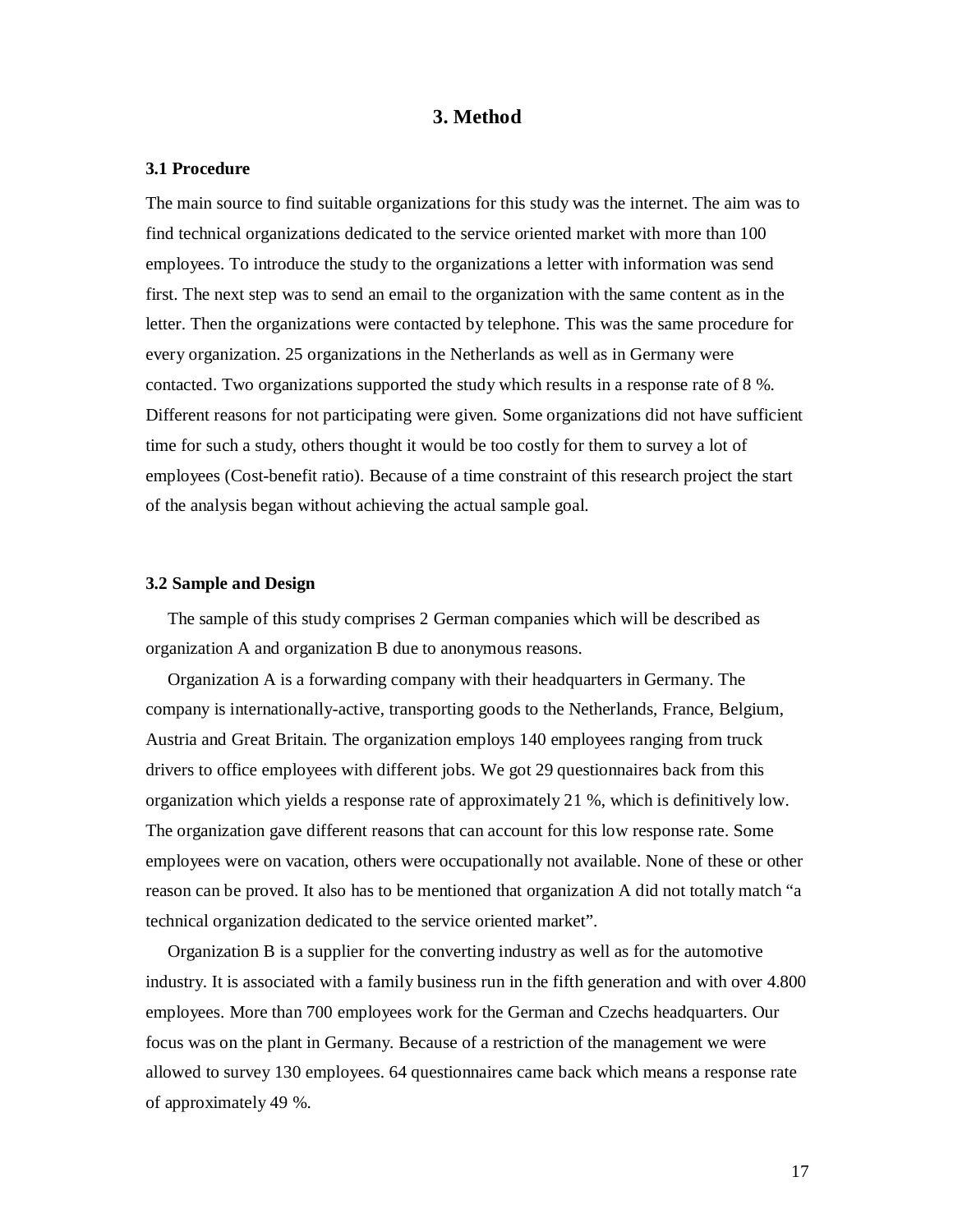#### **3.3 Measures**

All data were collected by means of a questionnaire. Concerning *organizational strategy,* Beal (2000) developed Porter's generic competitive strategy (1985) further by distinguishing 4 differentiations possibilities and the cost leadership approach. He also made a questionnaire in order to assess these types of strategies. His questionnaire, containing 22 items, consists of five items with anchors  $1 =$  not attention to  $5 =$  total attention. A sample item from the questionnaire says: "Reducing the cost of the business process".

 The questions about *organizational climate* are based on the "framework of competing values" (Quinn and Rohrbaugh, 1983 in Burton et al., 2004) with the 4 climate types: developmental-, rational goal-, internal process-, and group-climate (Zammuto & Krakower, 1991 in Burton et al., 2004). 7 questions with anchors  $1 =$  not the case to  $5 =$  totally the case measure the different elements of an organizational climate (trust, conflict, morale, equity of rewards, resistance to change, leader credibility, and scapegoating). A sample item from the Dutch questionnaire is: "Our employees have a high working morale".

 *Affective commitment* is measured on 5 different dimensions. Affective commitment to the organisation (Allen & Meyer, 1990, Cronbach  $\alpha = .69$ ), to work (Torka, 2003, Cronbach  $\alpha =$ .74), to the occupation (Meyer, Alles & Smith 1993, Cronbach  $\alpha = .74$ ), to the supervisor (Vandenberghe, Bentein, & Stinglhamber (2004), Cronbach  $\alpha$  = .906) and to the team (Ellemers, Gilder, & Heuvel, Cronbach  $\alpha = .636$ ).Taken all dimensions together Affective commitment reaches a Cronbach  $\alpha = .88$ .

To reach the best possible alpha for affective commitment to the organisation (Cronbach  $\alpha$ ) = .69), item 4 was excluded from the analysis. However this scale reaches a moderate internal consistency ( $\alpha$  < ,70) as well as the scale for affective commitment to the team ( $\alpha$  = 0,636). All questions can be answered on a 5 point scale with anchors  $1 =$  totally disagree to  $5 =$ totally agree. Sample items for the different dimensions of affective commitment would be: "This organizations has a big personal meaning for me" (affective commitment to the organization), "I am proud of the work I do" (to work), "My career is important for my image" (to the occupation), "I appreciate my supervisor" (to the supervisor) and "Between my colleagues at work I feel at home" (to the team).

 *Innovative behaviour* will be assessed with a scale based on Janssen (2000). 9 items (e.g. "How many times do you generate new ideas for difficult problems?") on a 5 point scale from  $1 =$  never to  $5 =$  always asked the participants for their innovative behaviour at work. The reliability of the scale was good (Cronbach  $\alpha = .85$ ).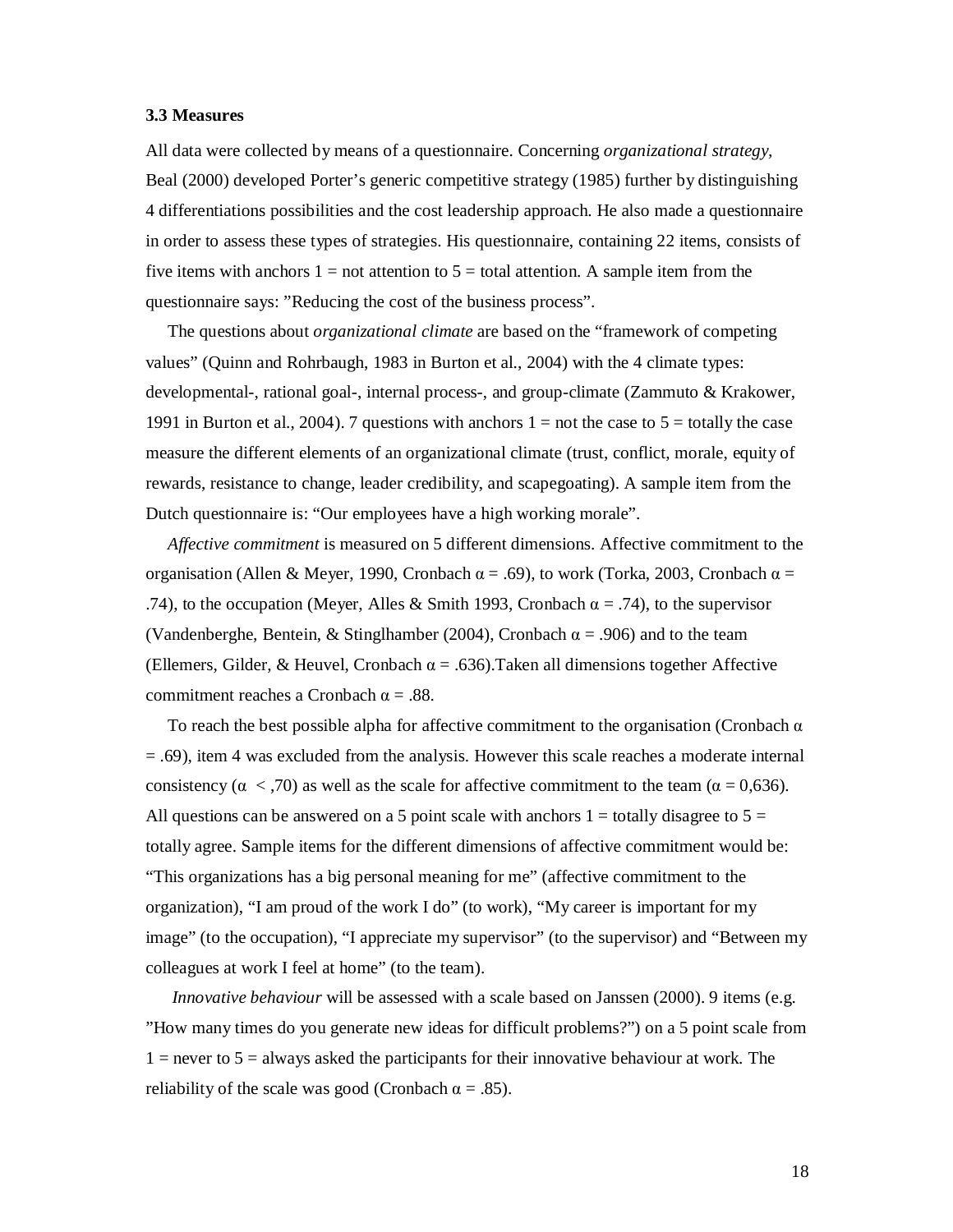The *Customer orientation* measure is based on Saxe and Weitz (1982). Reliability analysis of the 12 items yielded a Cronbach  $\alpha = 0.80$ . A sample item would be: "I try to answer customer's questions about products as good as possible".

 The last of strategic work behaviour (*degree of knowledge sharing*) was assessed with a questionnaire based on 2 articles will be used (Van Woerkom & Sanders, 2008, in press; Bosma & Sanders, 2008, under review). This leads to a total of 10 items on a 5 point scale with answer possibilities from  $1 =$  totally disagree to  $5 =$  totally agree. A sample item is: "My supervisor sometimes asks me for my advice". This scale has a good reliability of  $\alpha = .78$ 

 The *HR climate* was measured with a scale containing 10 items (Dorenbusch, Sanders & Reuver, 2006; Cronbach  $\alpha = .89$ . A sample item is: "During an appraisal I am told how to improve myself"

#### **3.4 Analytical procedure**

In order to assess the strategy of both organizations we appraised the questionnaires filled out by employees and the director/members of the board. Concerning organization A the strategy was determined by the mean scores of all employees. No director or member of the board filled out the questionnaire so we chose for that way. At organization B we calculated the strategy by the answers of 4 member of the board or director. Crucial for the determination of the strategy was the highest mean score of the 5 strategy measured by our used scale.

Organizational climate was assessed by looking at the constellation of the 7 variables trust, conflict, morale, equity of rewards, resistance to change, leader credibility, and scapegoating which builds the specific climate. Intervals for the seven dimensions were computed by the mean scores of both organizations (low, medium high). The constellation was then compared with the profiles described in Burton et al. (2004). The more the climate of the organizations matches the profiles from that article the more resembles the climate one of the four types.

To determine the fit of the organizational strategy and climate a ranking was set up based on the theoretical framework. The difference between the optimal ranking and the observed ranking was compared and difference scores were calculated. A multiplication with the rank for strategy leads for both organizations to a specific fit. The smaller the calculated score the better the fit.

In order to determine a relationship (correlation) between two variables we chose for Spearman's rank correlation coefficient. This statistical process can be used when the sample is small, e.g. 5 organizations. In this situation Spearman's rank correlation coefficient proofed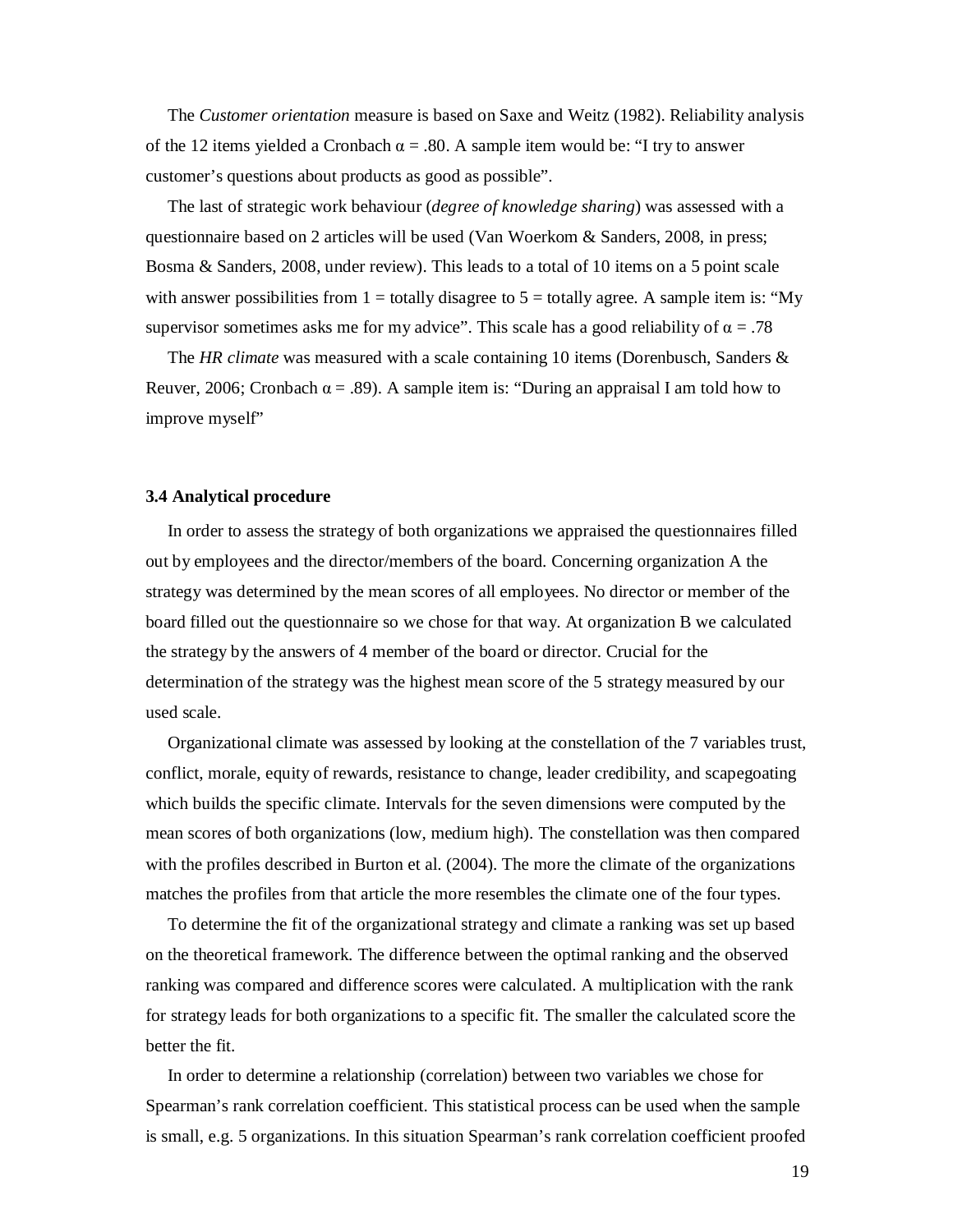to be a reliable statistical procedure. In this study this statistical tool is used to asses the relationship between the fit and affective commitment and between affective commitment and the strategic work behaviours.

When analyzing whether affective commitment mediates the relationship between the strategy-climate fit and the strategic work behaviours a hierarchical linear regression analysis is used. To test whether a variable mediates the relationship between an independent and dependent variable, Baron and Kennedy (1986) stated 3 conditions which should be met to demonstrate the mediator effect: 1. Show that the independent variable is correlated with the presumed mediator variable. 2. Show that the mediator affects the dependent variable. It is not sufficient just to correlate the mediator with the dependent variable; the mediator and the outcome may be correlated because they are both caused by the initial variable X. Thus, the independent variable must be controlled in establishing the effect of the mediator on the outcome. 3. To establish that the mediator completely mediates the X-Y relationship, the effect of X on Y controlling for mediator should be zero. By using a hierarchical linear regression analysis standardized Beta coefficients will be calculated which shows us whether the rules are met.

 The possible moderation effect of the HR climate can also be analyzed using a hierarchical linear regression analysis. A moderation effect occurs when the relationship between the independent variable X and the dependent variable Y varies among different conditions of the presumed moderation variable, in this case the HR climate. (Baron & Kennedy, 1986)

Because of the limitations of the data not all described procedures are possible. It is e.g. not possible to set up the correlation between the strategy-climate-fit and affective commitment/strategic work behaviours and to test whether there is a relationship between two variables. A hierarchical linear regression analysis is not possible as well so a mediating or moderating effect can not be demonstrated in this way.

20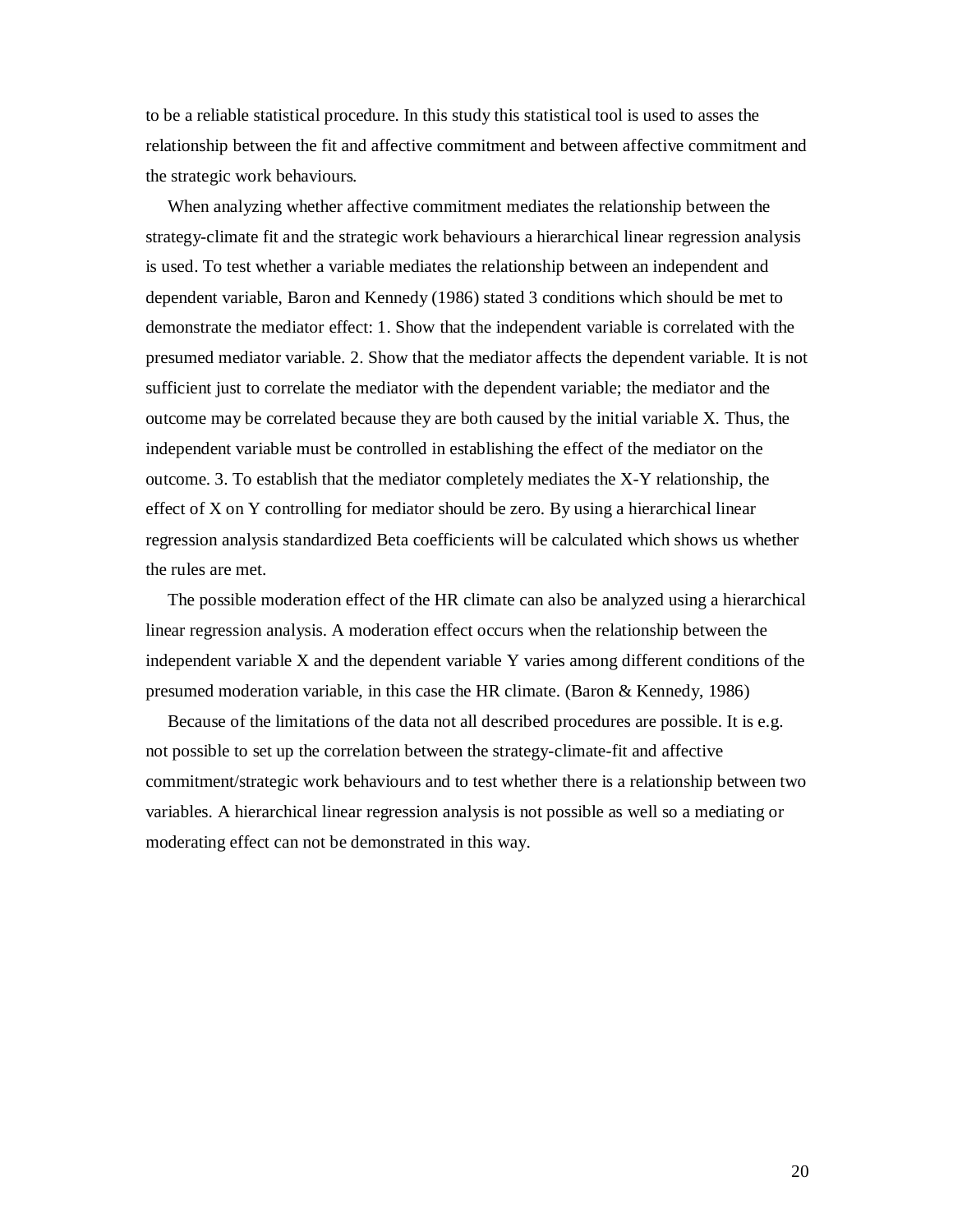## **4. Results**

#### **4.1 Descriptive statistics**

 Table 4.1 shows the mean scores with regard to the strategy of the organizations. It can be seen that organization A follows a service differentiation strategy ( $M = 3.69$ ) and that organization B follows a cost leadership approach as well as a service differentiation approach  $(M = 3.66)$ .

Concerning the organizational climate of both organizations the profiles were constructed based on the climate scale that was assessed. An overview can be found under the appendix. At organization A, a developmental climate is dominant. At organization B, an internal process climate is dominant. It has to be mentioned that the intervals were computed by two organizations. Intervals computed by more data should give more reliable and valid profiles.

Based on calculations, although not reliable due to our restricted sample, one can conclude that the fit at organization B is better than at organization A. The strategy-climate-fit is calculated by looking at the difference scores of an optimal ranking (based on theoretical framework) and the observed ranking. In this study 2 organizations can be compared which leads to a good and a less good fit. More organizations should lead to better comparison possibilities with reference to the strength of the fit. The ranking table is placed under the appendix.

 Table 4.1 presents the means, standard deviations and alpha coefficients of all scales used in this study. The alpha coefficients are, with the exception of affective commitment to the team and affective commitment to the organization, higher than 0.7 which is good considering that .70 is the cut-off value for being acceptable.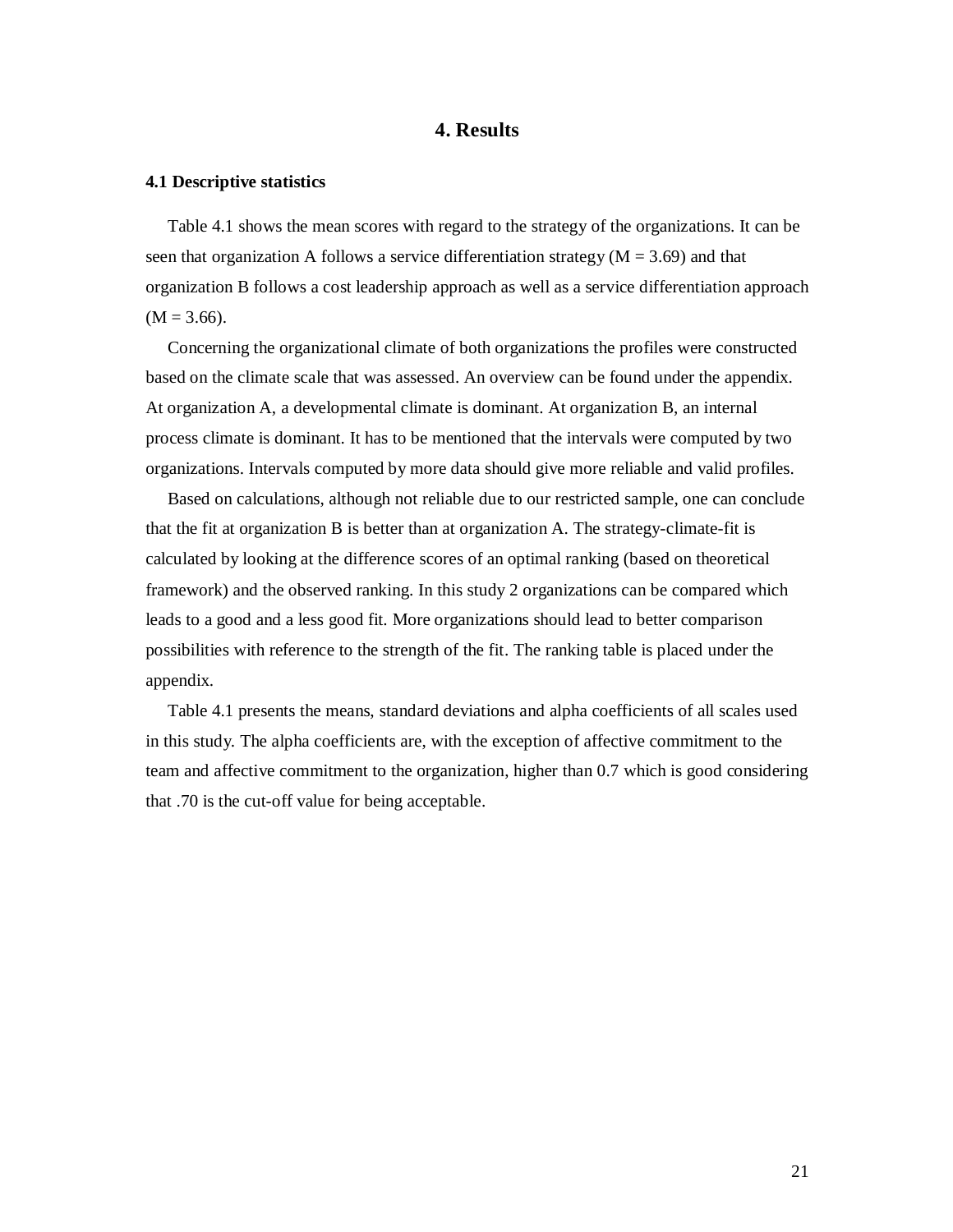|                            | Org. A |      |      | Org. B |       |
|----------------------------|--------|------|------|--------|-------|
| Scale                      | Mean   | (SD) | Mean | (SD)   | Alpha |
| Affective commitment       | 3,71   | 0,54 | 3,37 | 0,53   | 0,888 |
| Aff. work                  | 3,89   | 0,65 | 3,54 | 0.84   | 0,740 |
| Aff. organization          | 3,75   | 0,66 | 3,62 | 0,56   | 0,693 |
| Aff. occupation            | 3,79   | 0.63 | 3,30 | 0,66   | 0,744 |
| Aff. leader                | 3,40   | 0,95 | 2,63 | 1,00   | 0,906 |
| Aff. team                  | 3,74   | 0,70 | 3,63 | 0,53   | 0,636 |
| Innovation                 | 2,30   | 0.79 | 3,01 | 0.58   | 0,849 |
| Customer-orientation       | 3,89   | 0,90 | 4,11 | 1.00   | 0,793 |
| Knowledge sharing          | 3,54   | 0,61 | 3,56 | 0,51   | 0,779 |
| HR climate                 | 2,65   | 0,96 | 2,11 | 0,75   | 0,891 |
| Market differentiation     | 3,43   | 0,85 | 3,54 | 0,77   |       |
| Process differentiation    | 3,25   | 0.90 | 2,58 | 0,42   |       |
| Service differentiation    | 3,69   | 0.99 | 3,66 | 0,72   |       |
| Innovative differentiation | 3,33   | 0,93 | 3,50 | 0,94   |       |
| Cost leadership            | 3,57   | 0,74 | 3,66 | 0,00   |       |

Tabel 4.1 Scale Means, standard deviations and Alpha Coefficients

*Note.* Values are the mean of reported scores on a 5-point scale

#### **4.2 Testing the hypothesis**

One main aspect of this study is the strategy-climate-fit. Due to the sample limitation of two organizations it is not possible to conduct a correlational analysis on an organizational level with regard to the strategy-climate-fit. Other studies, e.g. Bosma and Sanders (2007), laid the focus on a department level. An analysis based on a department level is not possible because there are no comparable departments at both organizations. Furthermore the strategy at organization A is determined by all employees whereas at organization B the strategy is determined by four members of the board which means that the fits for different departments can not be calculated. At an individual level the strategy-climate-fit must be computed for each employee, which does not give a reliable and valid illustration. But nevertheless there are analysis possibilities including the organizational level as well as the individual level to test the hypotheses to the best degree.

Hypothesis 1 states that the fit between the strategy and the climate is positively related to strategic work behaviours. In order to test hypothesis 1 as good as possible an independent samples t-test will be used to compare the mean scores of the strategic work behaviours of both organizations. Because of the stronger fit organization B is expected to score higher on the work behaviours. No significant effect was found to approve this hypothesis although the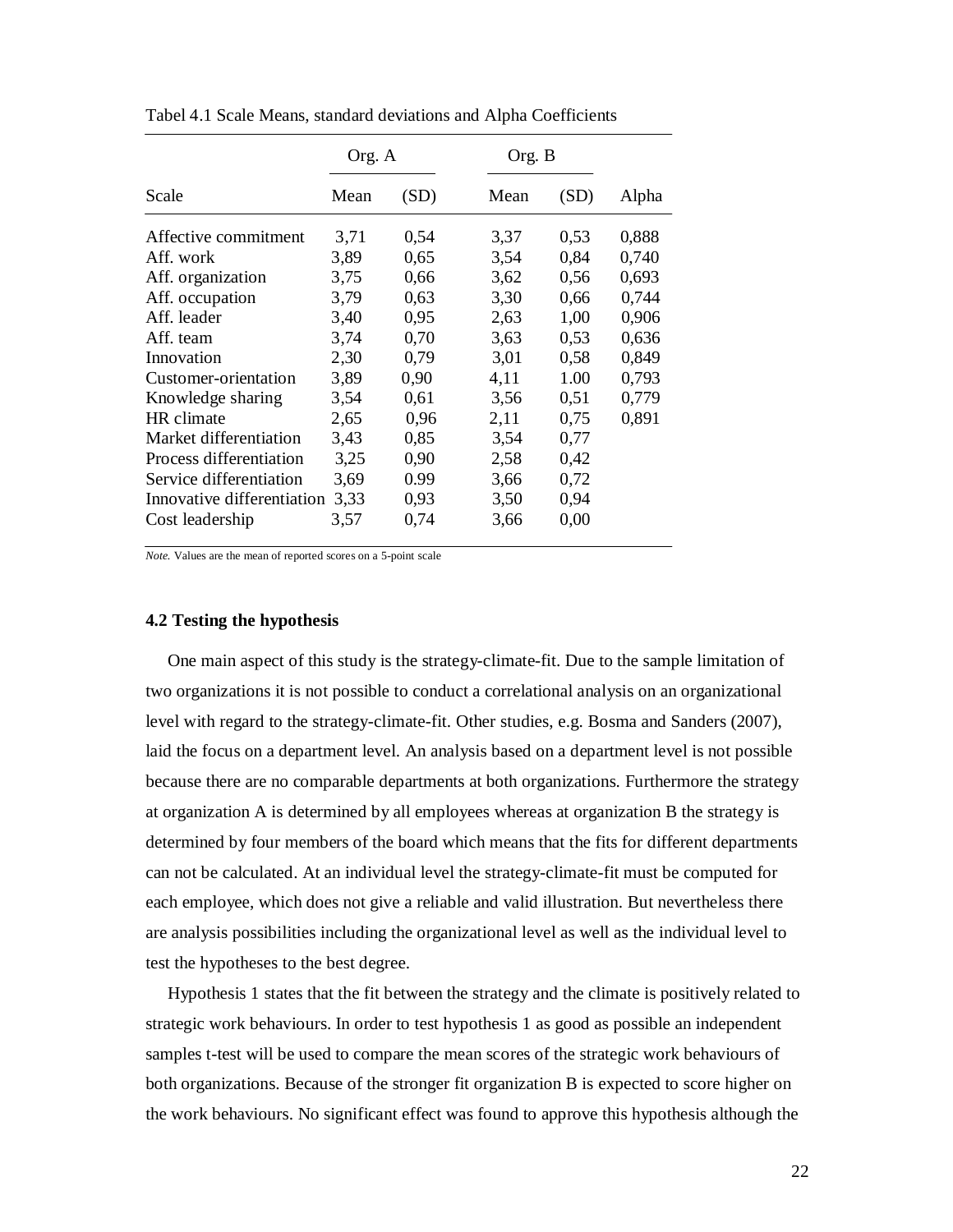mean scores at organization B are greater at all 3 strategic work behaviours. Concerning innovative behaviour, organization B ( $M = 3.01$ , SD = 0.58) reports statistically more innovative behaviour than does organization A ( $M = 2.96$ ,  $SD = 0.79$ ),  $t(90) = 3.63$ ,  $p =$ .717). The same is true regarding customer orientation ( $p = .280$ ) and knowledge sharing ( $p =$ .858).

Hypotheses 1a and 1b state that the fit between a service differentiation and a group climate and the fit between an innovation differentiation and a developmental climate is positively related to the specific strategic work behaviours. Both organizations are following a service differentiation strategy with different climates which gives the possibility to compare both organizations with regard to their strategy-climate fit. At both organizations no group climate is dominant but the fit analysis shows a stronger fit for organization B so we expect them to score higher on the strategic work behaviours. As mentioned there is a tendency for this assumption but no significant effect can be found.

Hypothesis 2 states that affective commitment mediates the effect of the strategy-climate fit. Although a hierarchical linear regression analysis can not be done a correlational analysis can be done to test whether affective commitment is related to the strategic work behaviours. This is one of the conditions proposed by Baron and Kennedy (1986). Pearson's correlational coefficient will be used here. The analysis show mixed results. At organization B affective commitment is significantly related to all strategic work behaviours whereas at organization A no significant relationship can be found. An overview can be found at table 4.2.

|                             | Organization A      | Organization B           |  |
|-----------------------------|---------------------|--------------------------|--|
| Innovative Behavior         | .320 ( $p = .091$ ) | $.493$ <sup>(**)</sup> ) |  |
| <b>Customer Orientation</b> | .081 ( $p=.676$ )   | $.363$ <sup>(**)</sup> ) |  |
| Knowledge Sharing           | .279 ( $p=.143$ )   | $.380$ <sup>(**)</sup> ) |  |

**Table 4.2** Correlations between affective commitment and strategic work behaviours

\*\* Correlation is significant at the 0.01 level (2-tailed).

However it must be remarked that organization A scores significant higher on affective commitment (M = 3.71, SD = 0.54) than did organization B (M = 3.37, SD = 0.53),  $t(90)$  = 2.86,  $p = 0.005$ ). So organization A having the less stronger fit, scores higher on affective commitment. A mediating effect of affective commitment can not be confirmed. There is no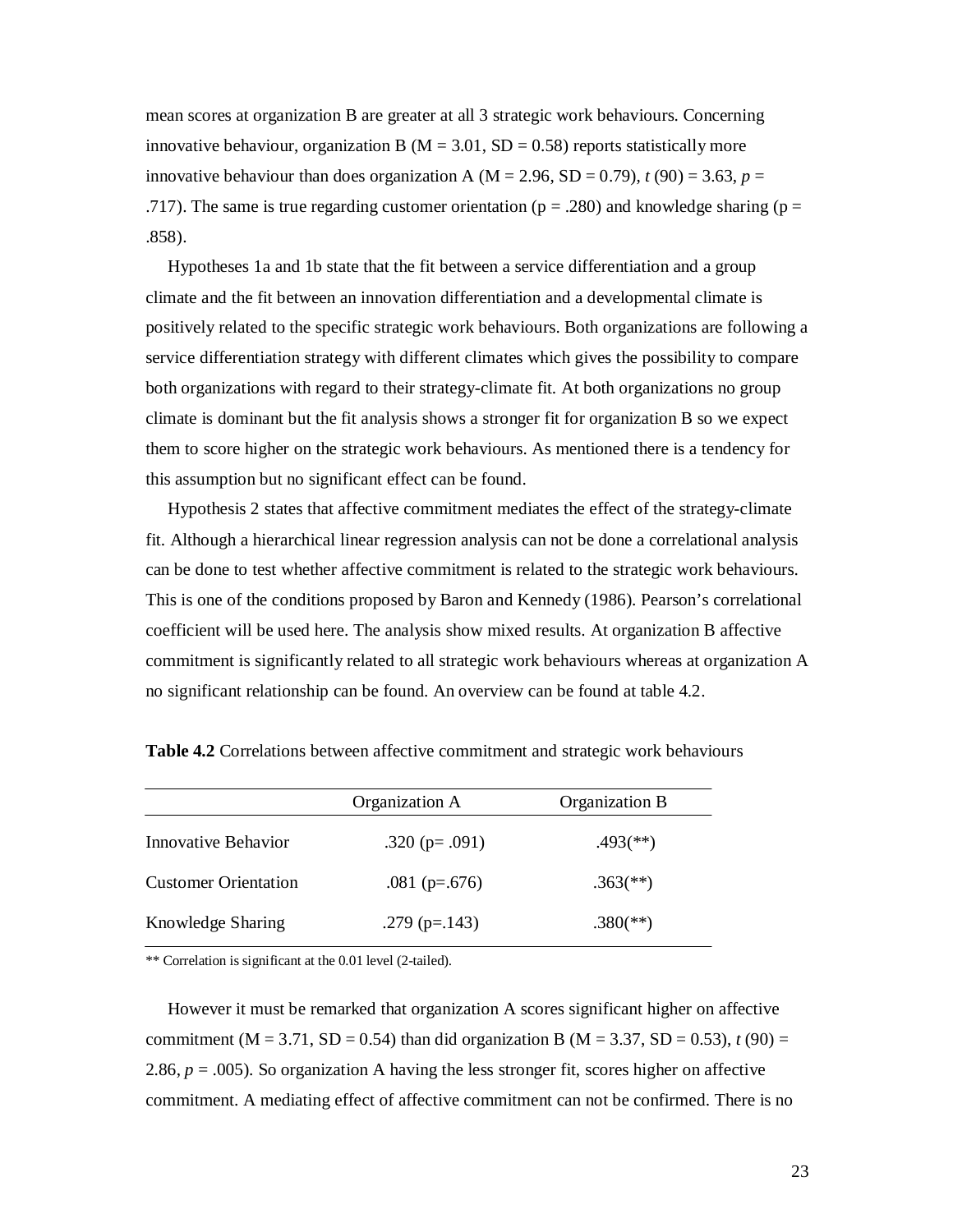statistical significant effect of the fit on the strategic work behaviours and condition 3 proposed by Baron and Kennedy (1986) can not be tested adequately.

Hypothesis 2a states that the service differentiation-group climate fit is positively related to the employees' affective commitment to the supervisor, the team and the organisation. Both organizations, following a service differentiation strategy, will be compared with regard to affective commitment to the supervisor, the team and the organization whereas organization B is to expected to score higher because of the stronger fit. This hypothesis can not be confirmed either. There is no significant effect for affective commitment to the organization  $(p = .342)$  and to the team  $(p = .408)$ . But organization A  $(M = 3.40, SD = 0.96)$  scores statistically significant higher on affective commitment to the leader than did organization B  $(M = 2.63, SD = 1.00)$ , t  $(89) = 3.443$ ,  $p = .001$ . Hypothesis 2b stating that the innovation differentiation & developmental climate fit is positively related to the employees' affective commitment to the supervisor can not be tested due to the sample limitation.

 The last hypothesis, 3, states that there is a moderating effect on the HR climate on the strategy climate fit. This can not be tested using a hierarchical linear regression analysis. But comparing the mean scores of the HR climate there is a significant higher score for organization A ( $M = 2.65$ ,  $SD = 0.96$ ) than for organization B ( $M = 2.11$ ,  $SD = 0.75$ ), t (90) = 2.927,  $(p = .004)$ . Looking at the above results one might conclude that the HR climate strength balance the less stronger fit resulting in higher commitment at organization A. The influence of the different conditions of the fit on affective commitment varies under the condition of the moderator variable HR climate strength. Nevertheless one has to treat this result with caution due to the restricted sample. Also because a mediating effect of affective commitment can not clearly be stated the moderating effect of the HR climate strength on the strategic work behaviours can not be confirmed.

## **5. Summary and discussion**

 The research question is whether the influence of the climate-strategy fit on strategic behaviors in mediated by affective commitment and moderated by the HR climate strength. The results suggest that none of the stated hypotheses can clearly be confirmed. At both organizations no significant difference can be found regarding the strategic work behaviours. It can be found that a stronger fit results in a higher relationship between affective commitment and the strategic work behaviours. Contradicting to these findings, affective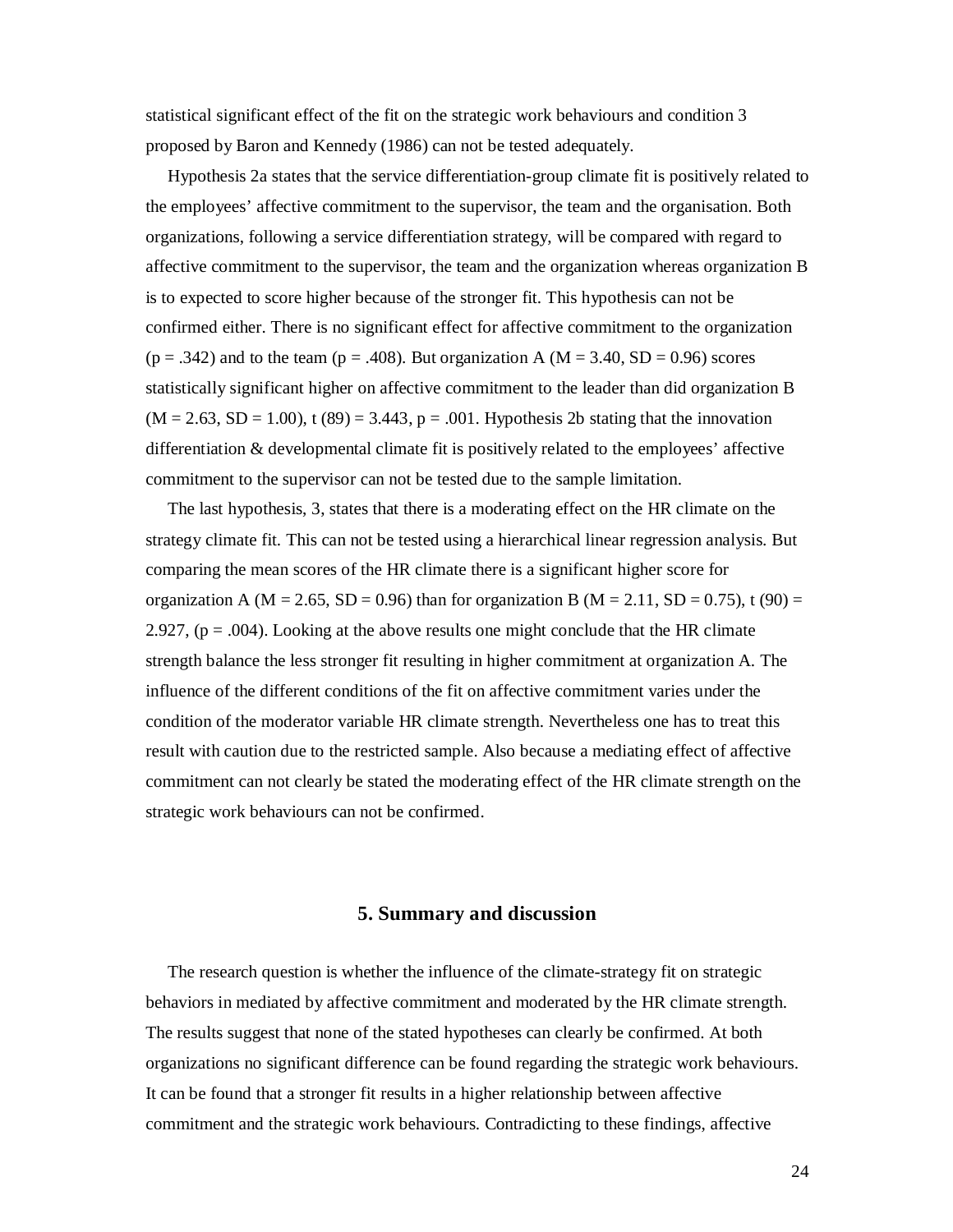commitment was found to be higher when a less good fit exists. In line with this result it can be found that affective commitment to the leader was also higher at the less good fit at organizations following a service differentiation strategy. Thus analyses regarding hypotheses 1 and 1a and 1b show mixed results. They can not be confirmed clearly.

Looking at a possible mediating effect of affective commitment one can not conclude that this effect exists. Although correlational analyses showed a statistical significant correlation between affective commitment and the strategic work behaviours at organization B, it can not statistically be proved that the 3 conditions of Baron and Kennedy (1986) are met.

 The moderating effect of the HR climate can not statistically been proven but there seems to be tendency that the HR climate strength can have this effect. Although a less good fit exist at organization A, affective commitment is higher in comparison to organization B. However it has to be mentioned that organization B scores, although not statistically significant, higher on the strategic work behaviour. This makes it additionally hard to clearly state the influence of affective commitment.

It was the first time that all of the studied variables were present in one research project. Namely the strategy-climate fit, the mediating effect of affective commitment and the moderating effect of the HR climate strength. This study definitively shows how complex the relationships can be. However it gives a first insight. There are a lot of starting points where one can begin to change something. Further research is needed to explore these relationships.

#### **5.1 Limitations**

 This study has a lot of limitations which one has to think of before any conclusions from the study can be drawn. The first limitation is the sample this study focuses on. The goal was to find 3 technical organizations dedicated to the service oriented market. There is one organization (organization B) that fully matches this description. The second organization, organization A, is a forwarding company. The questions remains in how much the strategic work behaviours fit this kind of organization. The response rate of 25 contacted organizations was just 8 % which leads to the question how much the 2 involving organizations are representative.

 The second limitation comes from within the sample. Concerning organization A 29 questionnaires came back which mean a response rate of approx. 21% which is definitively low. The same applies to organization B where with a response rate of approx. 49 %. At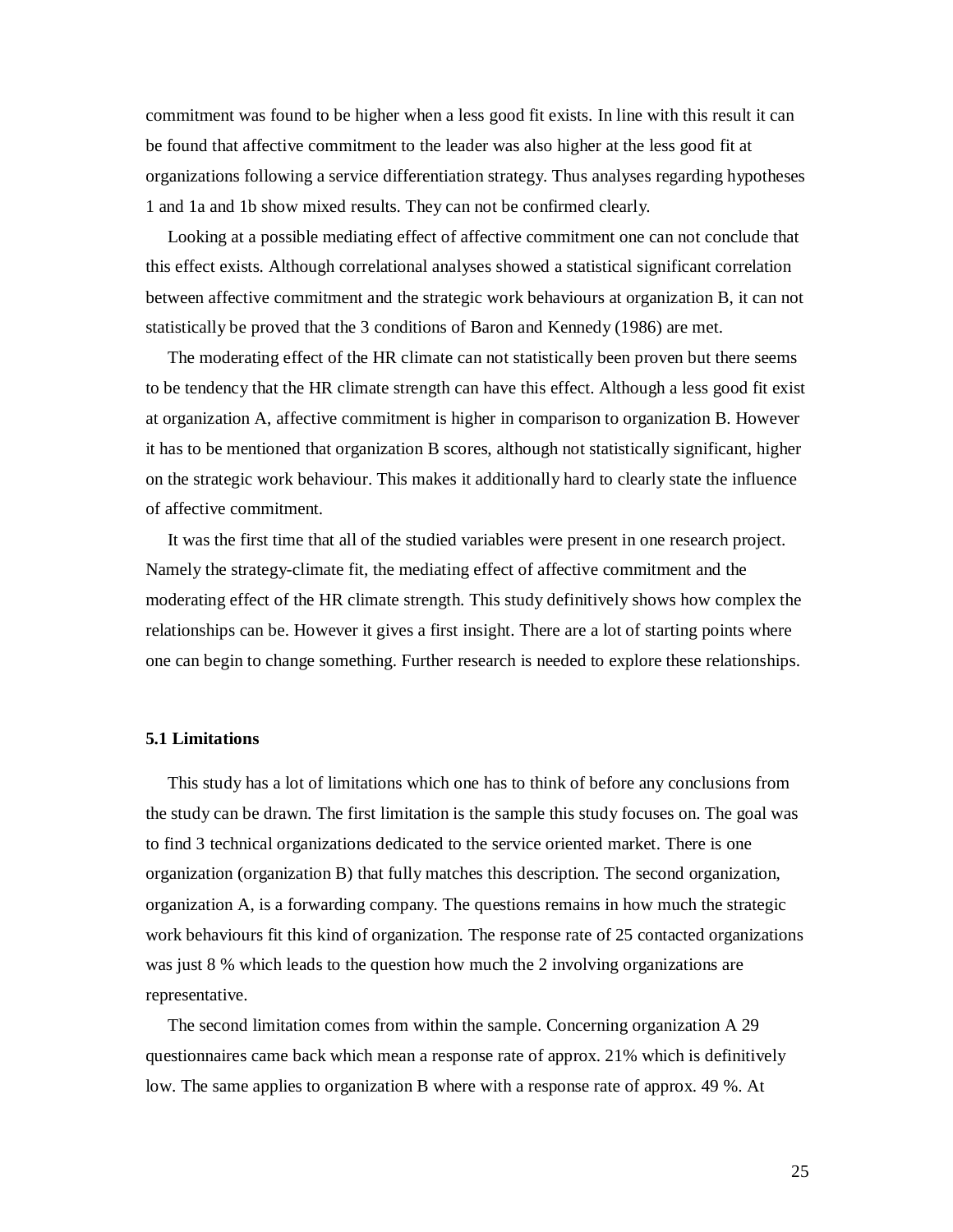organization A no member of the board or the director filled out the questionnaire so that the strategy was just appointed by the perception of the employees.

Because of the points mentioned above particularly the fact of having two organizations lead to the exclude of many statistical procedures which would be necessary to fully test the hypotheses. The results are based on two organizations and can not be seen as reliable or valid. Thus one has to view these results with caution.

#### **5.2 Recommendations**

In order to test this research model again a larger sample number is required. When focusing on the organizations perspective a lot of organizations are necessary. For example in Burton et al. (2004) 175 cases were usable for analysis. By having such a number, variances exist which can account for the specific relationships described in the theoretical framework. The assessment of the climate types as well as the strategy-climate-fits would be reliable and valid.

Otherwise one can focus on a department level of analysis. It would be possible that the perspectives of different departments can vary e.g. regarding the perception of the organizational strategy and the organizational climate. It is also unclear how differences in individuals affect the strategic work behaviours. So, further research regarding this topic should be concentrated more on the individual or department level when a larger sample number is not present.

## **6. References**

- Allen, N. J. & Meyer, J. P. (1996). Affective, continuance, and normative commitment to the organization: An examination of construct validity. *Journal of Vocational Behaviour*, 49, 252-276.
- Baron, R. M. & Kenny, D. A. (1986). The moderator-mediator variable distinction in social psychological research: conceptual, strategic, and statistical considerations. *Journal of Personality and Social Psychology*, 51, 1173-1182.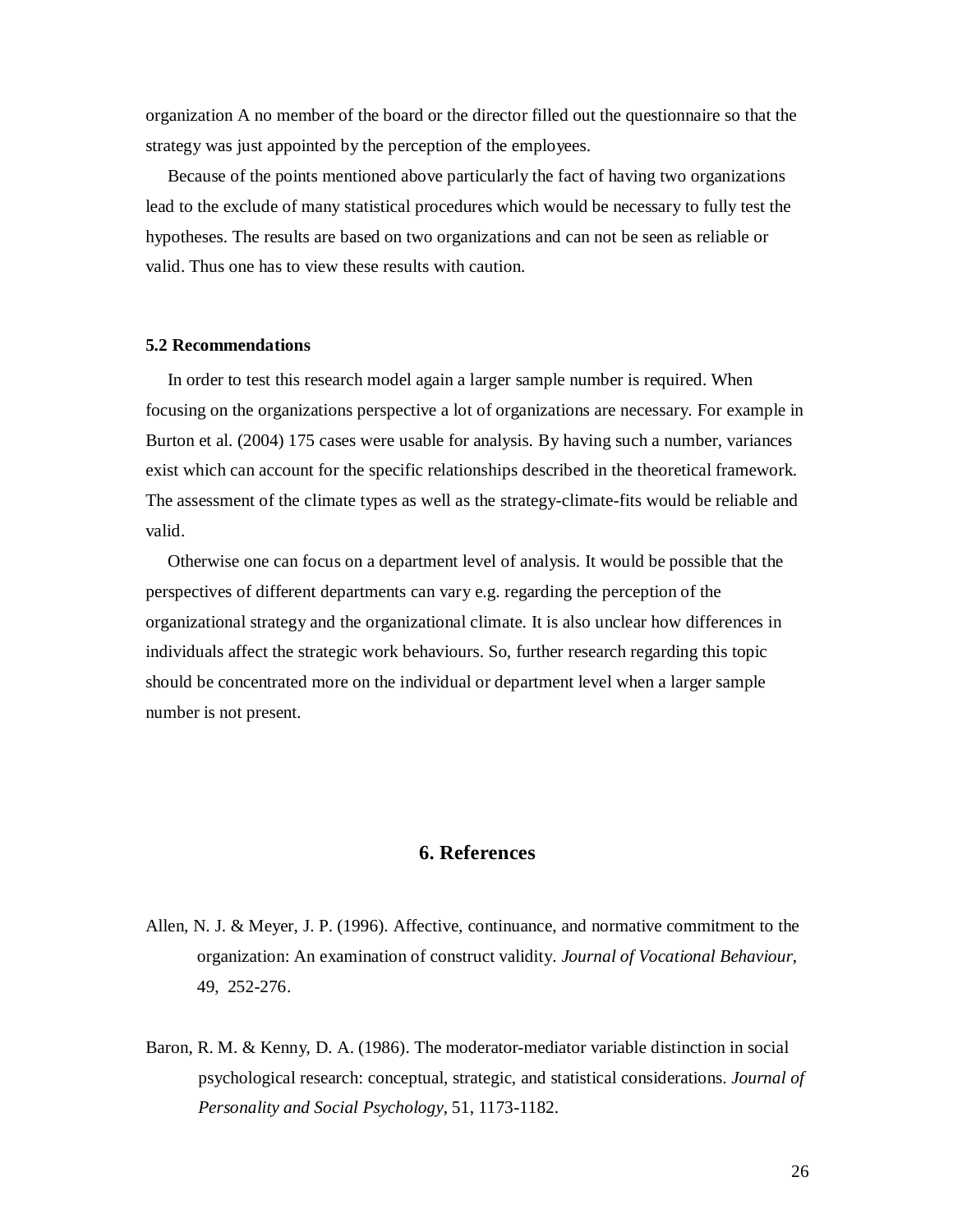- Beal, R.M. (2000). Competing effectively: environmental scanning, competitive strategy and organizational performance in small manufacturing firms, *Journal of Small Business Management*, Vol. 38 (1), pp. 27-47
- Beal, R. M. & Yasai-Ardekani, M. (2001). Outperforming the competition in each stage of the industry life cycle. *Working paper, Florida A&M University, Tallahassee, FL.*
- Bollinger A. S., & Smith, R. D. (2001). Managing organizational knowledge as a strategic asset. *Journal of Knowledge Management*, 5 (1), 8-18.
- Bosma, L.O. & Sanders, K. (2007). Prestatiebeloning belicht. Effecten van consensus in een organisatie op prestatiebeloning. *Personeelbeleid, 43*(10), 38-41.
- Bowen, D. E., & Ostroff, C. (2004). Understanding HRM-firm performance linkages: The role of the "Strength" of the HRM system. *Academy of Management Review*, 29(2), 203-221.
- Burton, R. M., Lauridsen, J., & Obel, B. (2004). The impact of organizational climate and strategic fit on firm performance. *Human Resource Management*, 43 (1), 67-82.
- Campbell-Hunt, C. (2000), What Have We Learned about Generic Competitive Strategy? A Meta-Analysis. *Strategic Management Journal*, Vol. 21, No. 2. (Feb., 2000), pp. 127- 154.
- Denison, D. R. (1996). What is the difference between organizational culture and organizational climate? A native's point of view on a decade of paradigm wars. Academy of Management Review, 21, 619–665.
- Dorenbosch, L.W., Reuver, R.S.M. de, & Sanders, K. (2006). Getting the HR message across: The linkage between line- HR consensus and " commitment strength" among hospital employees. *Management Revue*, 17(3), 274-291
- Ellemers, N., Gilder, D. de, & Heuvel, H. van den (1998). Career-Oriented Versus Team-Oriented Commitment and Behavior at Work. *Journal of Applied Psychology*, 83, 717- 730.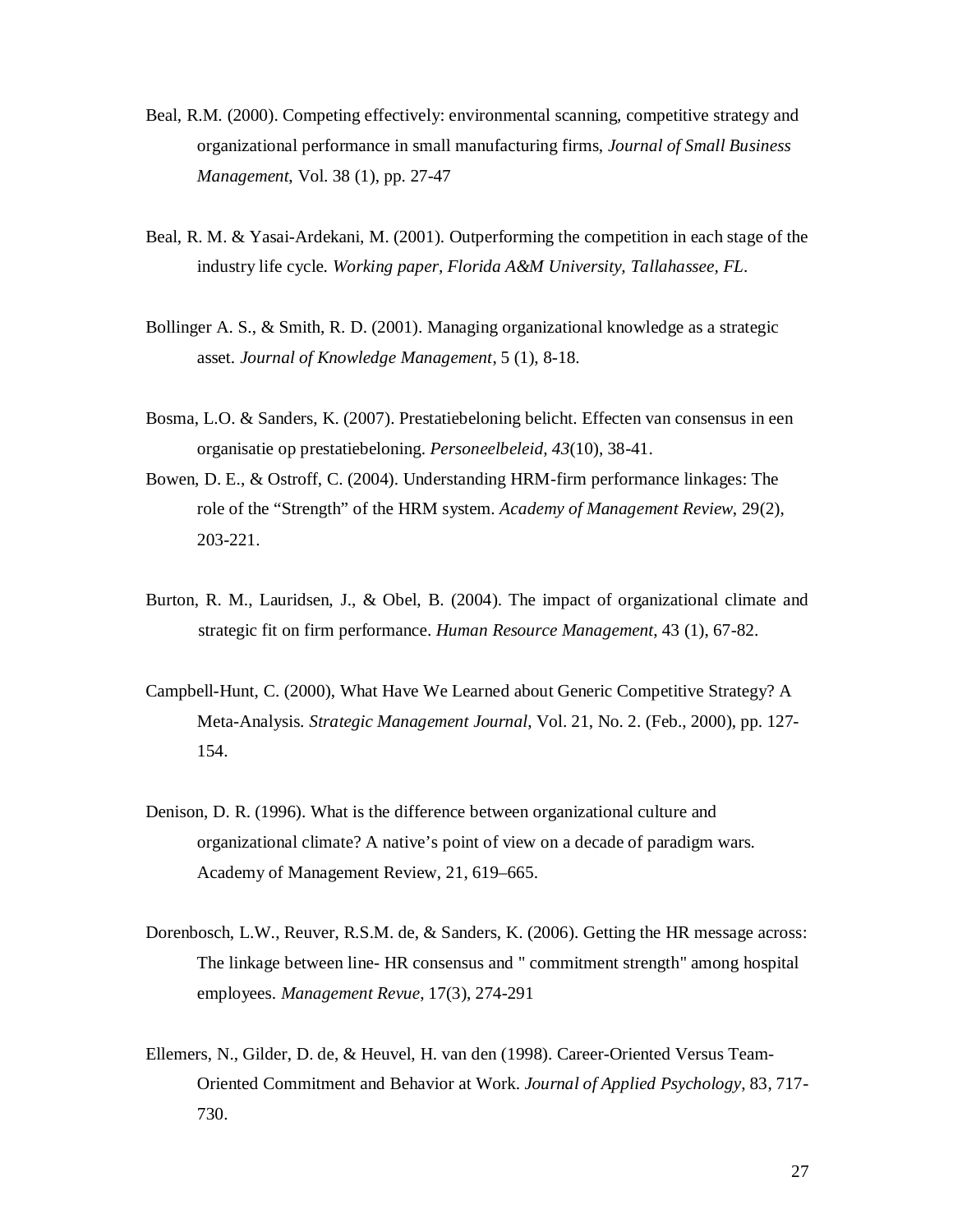- Ferris, G. R., Hochwarter, W. A., Buckley, M. R., Harrell-Cook, G., & Frink, D. D. 1999. Human resource management: Some new directions. *Journal of Management*, 25: 385– 415.
- Franke, R.F., Park, J., (2006). Salesperson Adaptive Selling Behaviour and Customer Orientation: A Meta-Analyses. *Journal of Marketing Research*, Vol. 43, no. 4, page 693-702.
- Friedmann, Barry A., (2007). Globalization Implications for Human Resource Management Roles. *Employee Responsibilities and Rights Journal,* Vol. 19, No. 3 (2007), p. 157-171
- Gibcus, P., & Kemp, R.G.M. (2003). Strategy and small firm performance. *Research Report H200208, Zoetermeer: EIM.*
- James, Lawrence R., Choi, Carol C., Ko, Chia-Huei Emily, McNeil, Patrick K., Minton, Matthew K., Wright, Mary Ann and Kim, Kwang-il (2007) 'Organizational and psychological climate: A review of theory and research', *European Journal of Work and Organizational Psychology*, 17:1, 5 - 32
- Janssen, O. (2000). Job demands, perceptions of effort-reward fairness and innovative behaviour. *Journal of Occupational and organizational Psychology*, 73, 287-302.
- Lin, (2008). Clarifying the Relationship Between Organizational Citizenship Behaviors, Gender, and Knowledge Sharing in Workplace Organizations in Taiwan. *Journal of Business and Psychology,* 3, 241 - 250
- Mathieu, J. E., & Zajac, D. M. (1990). A review and metaanalysis of the antecedents, correlates, and consequences of organizational commitment. Psychological Bulletin, 108, 171-194.
- Mischel, W. 1977. The interaction of person and situation. In D. Magnusson & N. S. Endler (Eds.), Personality at the crossroads: Current issues in interactional psychology: 333– 352. Hillsdale, NJ: Lawrence Erlbaum Associates.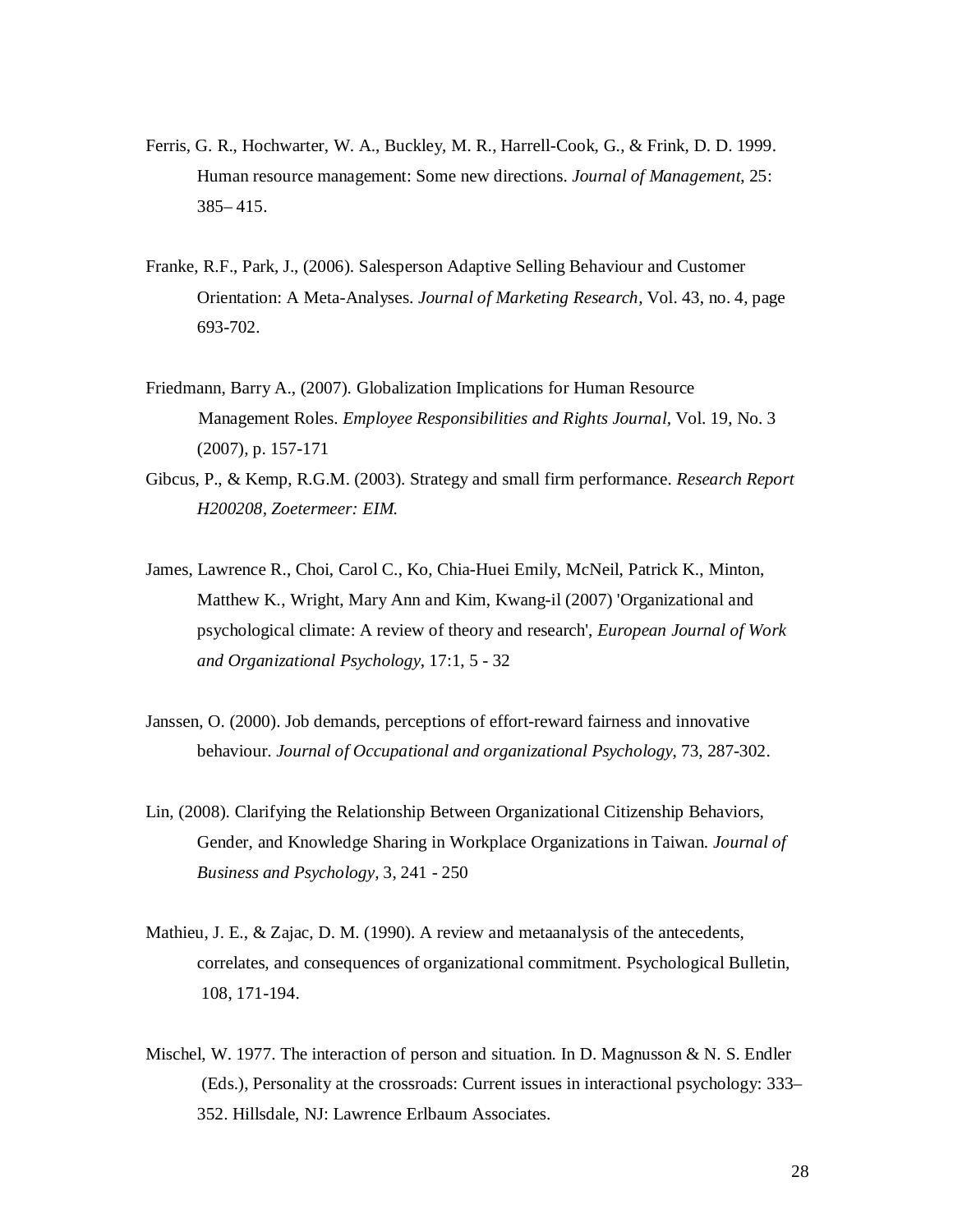- Paauwe, J. (2004). *HRM And Performance: Achieving Long Term Viability.* Oxford University Press.
- Parker, C. P., Baltes, B. B., Young, S. A., Huff, J. W., Altmann, R. A., Lacost, H. A., & Roberts, J. E. (2003). Relationships between psychological climate perceptions and work outcomes: A meta-analytic review. *Journal of Organizational Behavior*, 24, 389 – 416.
- Riketta, M. (2002). Attitudinal organizational commitment and job performance: A meta analysis. *Journal of Organizational Behavior*, 23, 257–266.
- Rozell, E.J., Pettijohn, C.E., (2004). Customer-Orientated Selling: Exploring the Roles of Emotional Intelligence and Organizational Commitment. *Psychology & Marketing*, Vol 21(6), page 405-424.
- Saxe, R., & Weitz, B. (1982). The SOCO scale: A measure of the customer orientation of salespeople. Journal of Marketing Research, 19, 343–351.
- Shipton, H., West, M.A., Dawson, J., Birdi, K. & Patterson, M. (2006). HRM as a predictor of innovation. *Human Resource Management Journal*, Vol. 16, No. 1, 3-27.
- Vandenberghe, C., Bentein, K., & Stinglhamber, F. (2004). Affective commitment to the organization, supervisor, and workgroup: Antecedents and outcomes. *Journal of Vocational Behavior*, 64, 47-71
- Wieseke, J, Ullrich, J., Christ, O., Schulze, M., van Dick, R. (2007) The Identity-Matching Principle: Corporate and Organizational Identification in a Franchising System. *British Journal of Management,* 18, 29–44
- Zammuto, R. F., & Krakower, J. Y. (1991). Quantitative and qualitative studies in organizational culture. Research in Organizational Change and Development, 5, 83–113.